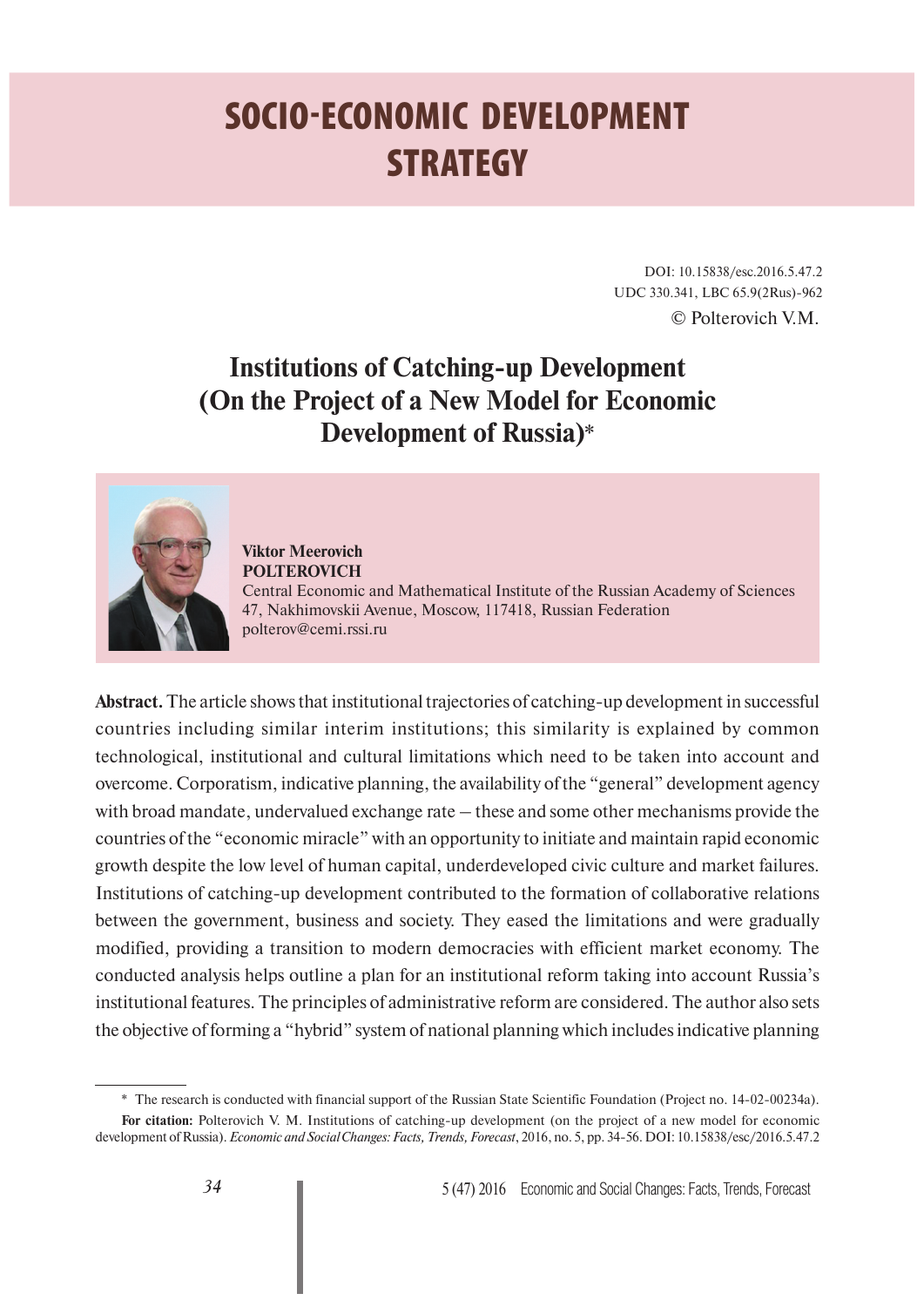and program budgeting. A combination of public-private partnership and program financing is proposed for the financing of the planned projects. The author proposes to use Japanese experience of promoting temporary association of companies for the development of modernization projects. The principles of reforming the systems of state property and science management are discussed.

**Key words:** interim institution, social values, democratization, national planning, assimilation of technology, public-private partnership, project financing.

#### **Introduction**

In the last 70 years only a few countries managed to work an "economic miracle" and achieve rapid economic growth of over 7% per year – for 15–30 years. These countries include five Asian "tigers" and Malaysia, Western European countries that were previously lagging behind (Spain, Greece, Ireland), and warravaged European economies (France, Germany). Despite radical differences almost all these countries, aiming to build modern market mechanisms, carried out institutional reforms on the uniform principles. More precisely, they formed institutional pathways that contained several similar intermediate institutions<sup>1</sup>. The most important of them are indicative planning and the general (federal) agency for development (FAD), the national innovation system focused not so much on the creation of innovations as on borrowing more advanced technology and methods for economic management, and a system for funding large-scale projects. Financial systems in the countries with successful catch-up development had significant common features. In particular, they relied predominantly on the banking system rather than financial markets; banks had closer ties with the firms that borrowed loans from them, closer than in developed countries; the policy of central banks was synchronized with macroeconomic and industrial policy of the government and, as a rule, aimed to maintain an undervalued real exchange rate of the domestic currency.

This research relies on the hypothesis that the observed similarity of the institutional structure can be explained by the specifics of goals and technological, institutional and cultural barriers in the countries with catch-up growth. Improving the quality of life is a complex multi-criteria task for advanced countries, it requires costly search for innovation; opportunities for planning are very limited here. The quality of life for an economy whose lagging is very significant is closely related to GDP per capita, and the main way to raise it, according to Alexander Gerschenkron, is to borrow technology and practices of economic management. A relative simplicity with which the goal is formulated and the availability of information about major ways to achieve it are factors that predetermine a fundamental possibility of efficient planning and identify other

<sup>&</sup>lt;sup>1</sup> About the concept of intermediate institution see: V.M. Polterovich (2007).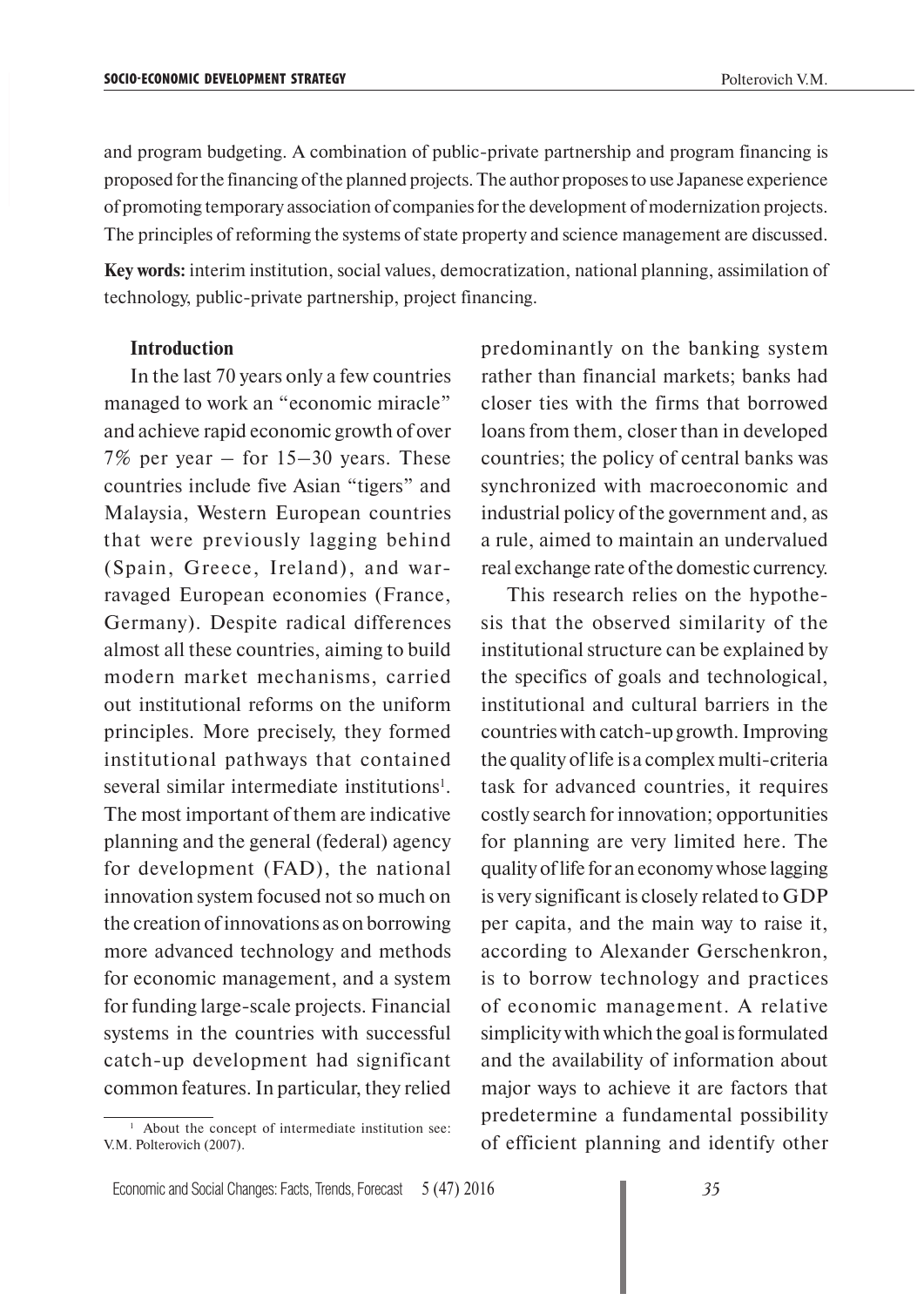above-mentioned institutional features of countries that worked "economic miracle". Below, their experience is considered in light of the hypotheses formulated, and on this basis we outline the principles of institutional reform in Russia given the specifics of the Russian economy, current state of Russian institutions and civic culture.

#### **Two concepts of catch-up growth**

In order to understand the controversy about the ways to reform the Russian economy that has been going on for a quarter century, it is advisable to consider two types of institutions – competitive market institutions (CMI) and catch-up growth institutions (CUGI). Institutions of the first type, in my opinion, are those that ensure the high quality of competitive environment: protection of property rights, antitrust regulation, low barriers to entering the market, low levels of corruption, etc. Their effective operation requires the high level of civic culture. Institutions of the second type are intermediate. Their purpose is to provide rapid economic growth in conditions of cultural, institutional and technological limitations typical of developing countries. At the same time they mitigate these limitations, creating conditions for their own modification adapted to new conditions. Thus, CUGI are used as building blocks for constructing an institutional pathway that provides transition to a developed economy with high-quality institutions of the first type.

Among the restrictions that have to be considered and overcome in this process, features of civic culture are the most inertial ones. Paternalism, passivity, disrespect for the law, low level of generalized trust, short horizon for decision-making, fear of risk and uncertainty, and inability to cooperate – these traits are incompatible with competitive market institutions that ensure the efficiency of modern advanced systems. Experience shows that attempts to introduce radical improvements to CMI under these constraints are inefficient. However, this point of view still finds influential supporters in Russia (see, in particular, Akindinova et al., 2016)<sup>2</sup>. Their "recipes" are reduced to privatization of state property and alleviation of the "burden on business" by reducing social spending (establishment of "legitimate institutions for co-financing social benefits with citizens", p. 32). The authors pin special hopes on the introduction of a defined contribution pension system and on increasing the retirement age, since they consider these mechanisms to be "institutions of long-term money" (p. 24). Here they ignore the experience of dozens of countries that carried out similar reforms and failed. In particular, when a defined contribution system was adopted in Latin American countries, a significant proportion of workers moved to the informal sector (see discussion and references: Polterovich, 2012b).

<sup>2</sup> A.A. Kudrin supports similar concept (2016). We will return to the discussion of his program in Sections 8 and 14.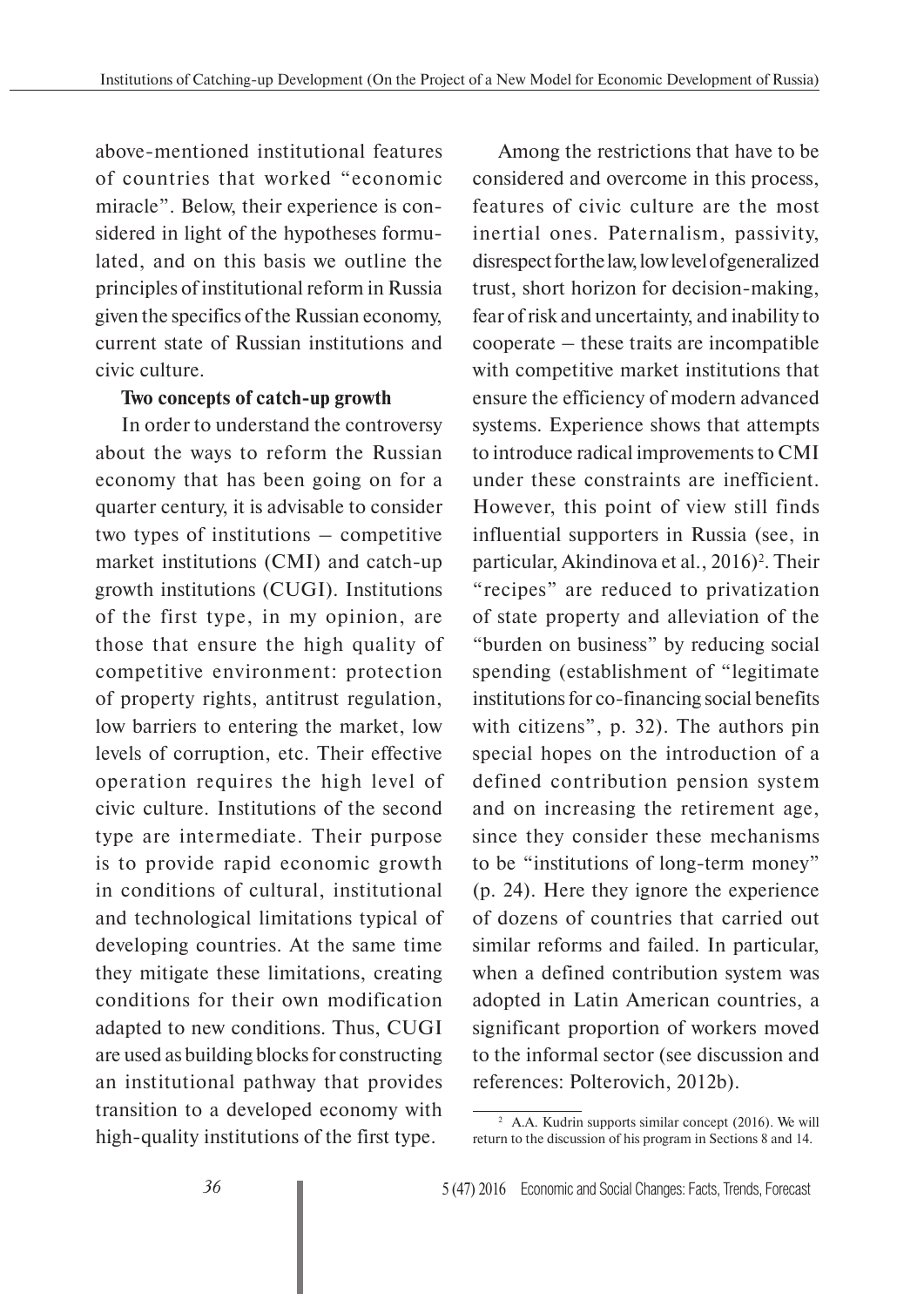The concept of shock treatment for improving market institutions does not take into account the fact that some types of market failures play a particularly important role in developing economies. As a result of a low level of generalized trust, short-horizon decision-making, and fear of risk, firms are reluctant to undertake long-term investments. A short horizon leads to serious errors. Thus, the failed diversification of the Russian economy in the 2000s was largely caused by the fact that the market signals directed investment primarily to the mining sector.

In decision-making, "technological horizon" is of great importance along with time horizon. Sustainable catch-up growth is based on technological advancement. In the simplest cases, mastering new technology in one of the vertices of the production graph does not involve changing technology in adjacent vertices. However, these options seldom lead to a rapid growth in productivity. "Breakthrough" projects usually require simultaneous technological advance in the chain of related industries. In order to circumvent this difficulty, the formation of new or significantly updated sectors often relies on imported materials and equipment, as well as on external demand; import substitution and a shift to domestic supplies occur gradually and with a significant lag. It is possible to accelerate this process and overcome potential difficulties associated with import purchases and limited external demand only with the help of large-scale

projects that are rare even in a developed market environment. Such projects require coordinated efforts of many actors, a high level of mutual trust, sufficiently long horizon for decision-making, and a reliable lending system. In order to implement such projects in developing economies where there are no such prerequisites, it is necessary to create special intermediate institutions that ensure coordination under the auspices of the state.

Forming intermediate institutions is akin to inventing, because it requires taking into account the specifics of a given country. However, when we analyze the experience of successful economies that achieved "economic miracle", we can see that a certain set of institutions and management methods was used by almost all of them to maintain rapid growth. It is natural to assume that this similarity is due to common technological, institutional and cultural constraints that had to be addressed and handled. One of the goals of the present study is to consider such institutions, this work complements a number of our previous works (see, in particular: Polterovich, 2016).

It is important to note that catch-up growth institutions mitigate cultural constraints in two ways. First, they form the framework for interaction contributing to the development of civic culture. Corresponding examples will be given below. Second, they initiate and support the growth that has a positive impact on civic culture.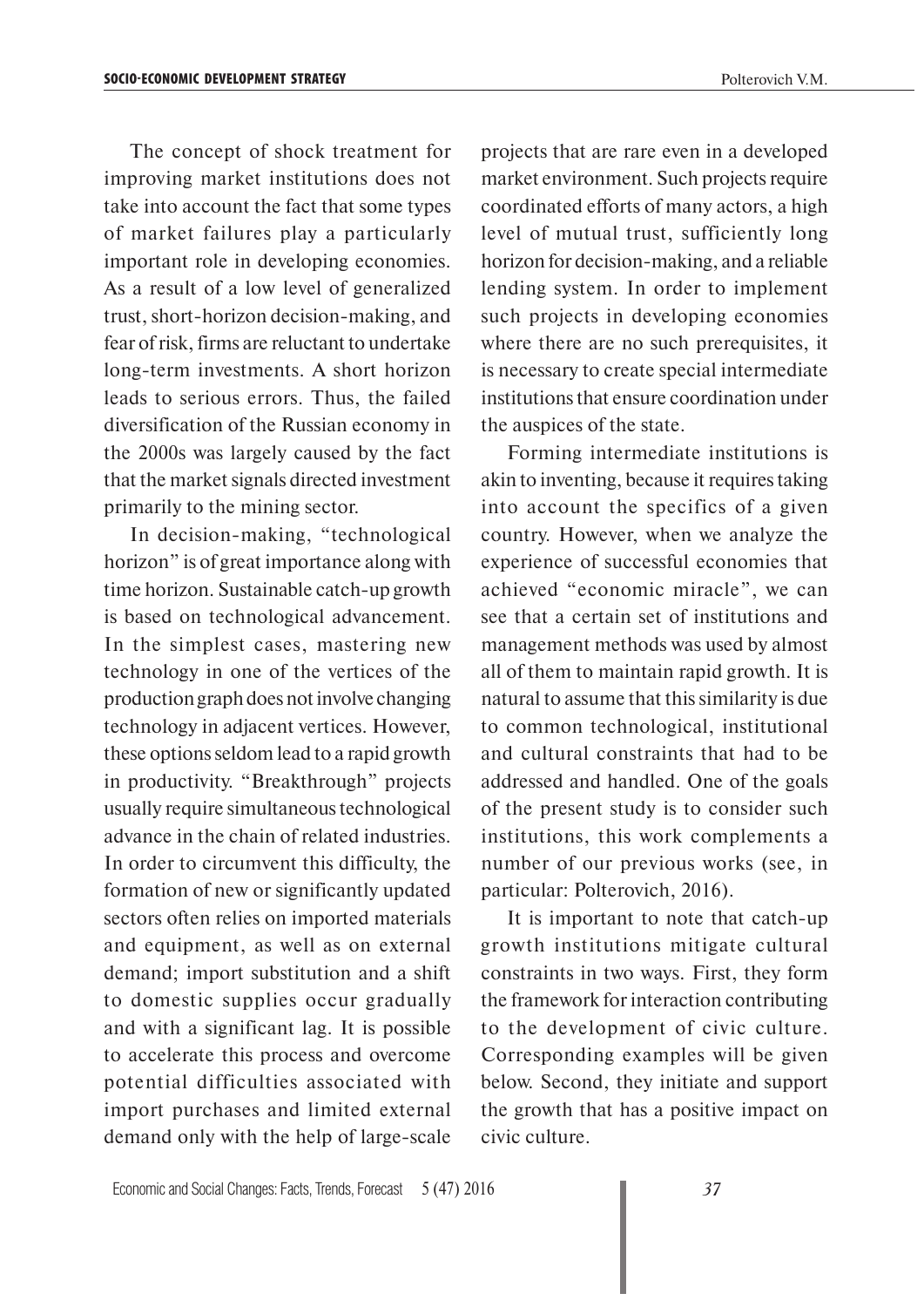## **Corporatism as an intermediate institution**

Attempts to promote democracy in developing countries often cause a drop in production and the return to an authoritarian regime. It is outlined in Inglehart, (2000) that "mass values and attitudes have a decisive influence on the survival of democratic institutions in society" (p. 225). Objecting to an idea that the introduction of democratic institutions in itself leads to the development of democratic values, the author writes about Russians: "Having moved toward democracy in 1991, they did not... start to trust each other more, nor did they become more tolerant, or post-materialists to a greater degree. In general, they moved in an opposite direction" (p. 227).

 A crucial question is how to avoid such consequences. In this regard, it is worth noting that modern economic growth under any political regime requires a high level of education and rationality; and raising the well-being inevitably leads to increasing the importance of postmaterialistic values and, then, eventually, to the development of democracy (Inglehart, Welzel, 2010, p. 561).

Democratization was successful in the countries which from the very beginning formed a political system corresponding to paternalistic expectations. For instance, in East Asia, consolidating efforts during the process of reforms relied on a "merger" of the state apparatus and business in

the framework of corporatist regimes that gradually transformed from state corporatism to societal corporatism (Unger and Chan, 2015). Corporatism is understood as a system of political and economic decision-making based on the interaction between state and organizations representing interest groups (primarily workers and employers). Comparative systems include a wide range of systems, from Francoist Spain to the Nordic countries and Austria in the post-war years. As a rule, within such regimes, the reforms were initiated by a strong leader (Park Chung-hee in South Korea, Lee Kuan Yew in Singapore, and so on), who managed to create a cohesive team of administrators focused on the tasks of promoting growth, in accordance with one of the principles of "developmental state" formulated by Chalmers Johnson (Johnson, 1999). Other principles of effective governance in catch-up countries noted by Johnson are also borrowed from the experience of successful corporatist regimes: sufficient decentralization, evaluation of performance of officials at all levels of the hierarchy for their achievements in promoting economic growth, and subordination of foreign policy to the tasks of economic development.

The role of the state in the framework of successful corporatist regimes declined gradually, simultaneously with changes in mass culture, so that these regimes transformed into modern democracies.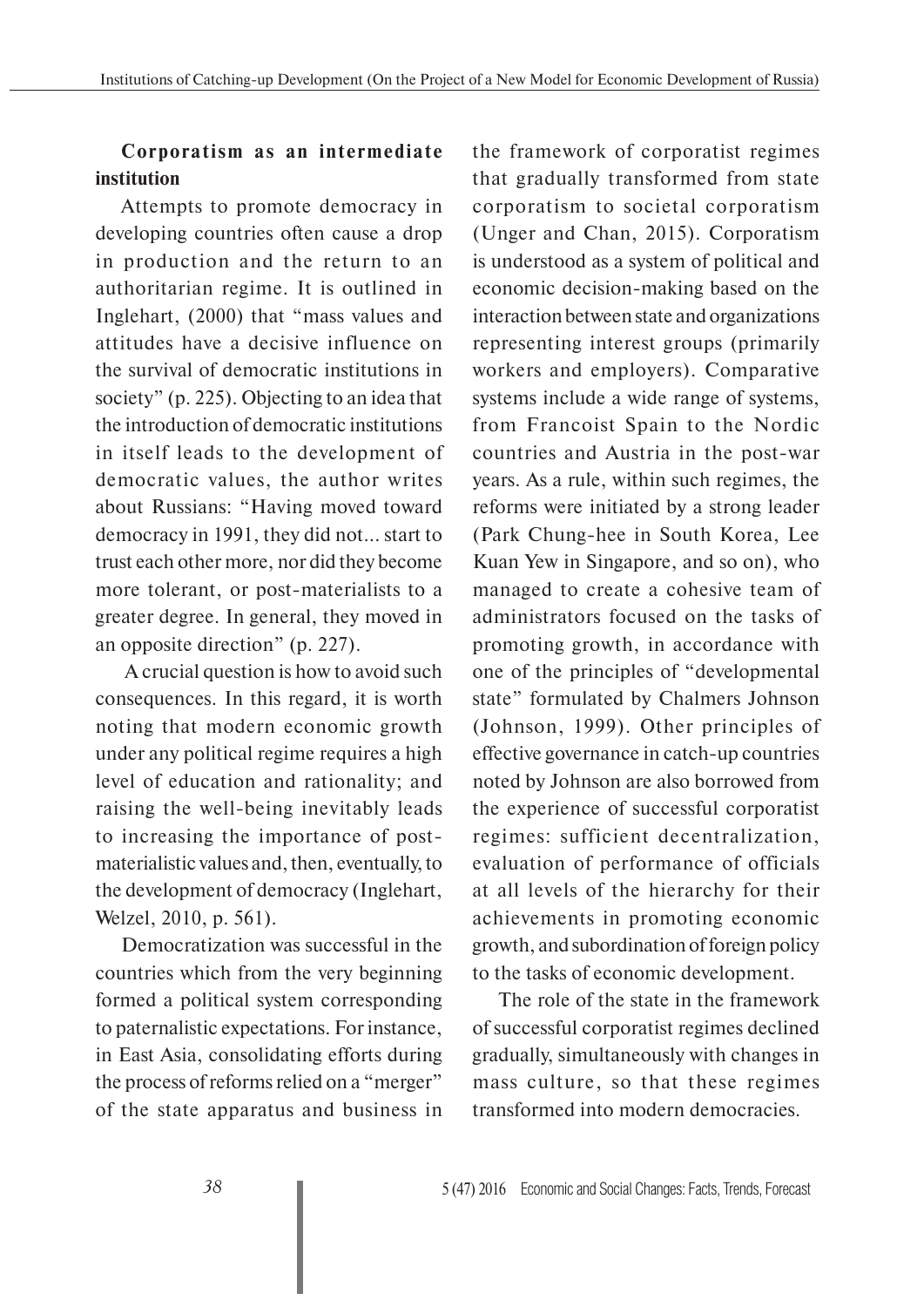#### **National planning system and the federal agency for development**

In conditions of a poorly developed institutional environment the market itself cannot cope with the task of generating large-scale efficient projects. This is due primarily to a high uncertainty caused by considerable volatility of market situation – fluctuations of prices and exchange rates, lending terms, volatility of demand, and the unpredictable behavior of the state and partners. Distrust is combined with a low level of negotiability rooted not only in these objective circumstances, but also in the flaws of business culture. Another obstacle lies in the lack of information about cutting-edge technology due to the low level of human capital and objective difficulties in obtaining this information.

In the simplest situations the change in technology by one enterprise does not affect subcontractors. However, such development opportunities are quickly exhausted. Accelerated borrowing requires simultaneous change in complementary technology in different parts of production graph. At low levels of generalized trust and in the presence of paternalistic expectations, complementarity is an insurmountable obstacle for the market, but not for planning.

It is no coincidence that almost all the countries that achieved "economic miracle" used indicative planning in one form or another. Not only did it help overcome the above-mentioned market failures, but it also greatly influenced popular culture. Here is what Pierre Masse, a Frenchman who created indicative planning, wrote: "A plan is worked out through concerted efforts of the representatives of economic and social forces: civil servants, managers (agricultural, industrial, commercial), trade unions and employees. This collaboration provides more coherent forecasts and solutions and creates a sense of unity contributing to the implementation of the plan" (Masse, 1965).

Currently, several successful economies such as Ireland, China, India, Malaysia, and Saudi Arabia have indicative planning systems. Departments responsible for this process usually try to involve business associations and representatives of civil society in it; they initiate public discussions in order to raise the level of trust in the reforms planned, and hence to the respective power institutions. As shown in Horváth (2012), promoting trust speeds up economic growth.

Each of the national planning systems currently existing in various countries represents one or another version of a synthesis of two basic mechanisms: universal and program planning (Polterovich, 2015). The former, usually implemented in the form of indicative planning, aims to achieve accelerated and balanced development of sectors and regions through large-scale investment projects; it requires a hierarchy of specialized planning institutions to be formed. The latter, widely spread in the form of program budgeting, uses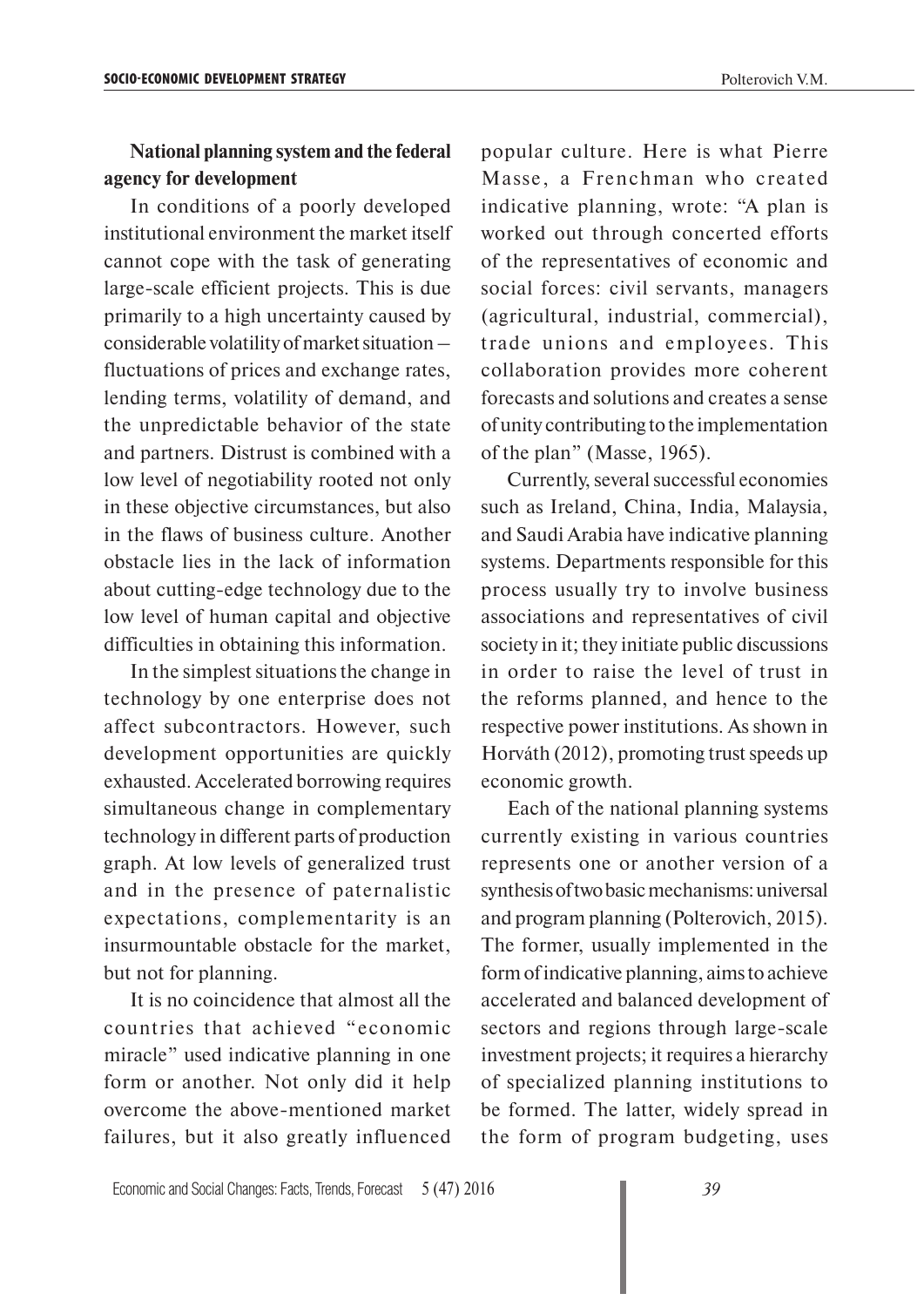a relatively small number of programs addressing key economic issues to promote development; the programs are designed and implemented by ministries and agencies that also carry out management. National planning in developing countries tends to be of the first type, and in the developed ones – the second type.

In Russia, both types of systems are formed simultaneously, these two processes being unrelated to one other. The elements of indicative planning are actually contained in several legislative acts, the most important of which are Federal Law 115-FZ of July 20, 1995 "On state forecasting and programs for socioeconomic development of the Russian Federation" and Federal Law of the Russian Federation No. 172-FZ of June 28, 2014 "On strategic planning in the Russian Federation". The law introduces elements of rolling planning, points to the need for coordination of plans and forecasts at the federal and regional levels. It also provides for the involvement of citizens, economic entities, trade unions, employers, nongovernmental and scientific organizations in the process of strategic planning<sup>3</sup>. In July 2016, an important amendment (Article 18.1) on the formation of a strategy for scientific and technological development of the Russian Federation was introduced in the law.

Simultaneously with the formation of a universal-type planning system in Russia,

a system for program budgeting was designed. In 2007, budgeting horizon was increased from one to three years. Several documents regulating the elaboration and evaluation of state programs were adopted (Khrustalev et al., 2013, pp. 49-78).

The main objective of national planning is to initiate and select large-scale projects for production modernization with the subsequent control of their implementation. It requires coordinated work of many ministries and departments. Therefore, in almost all successful catch-up economies this work was led by the structure that reported directly to the head of the government: the General Planning Commissariat under the French Government, MITI in Japan, the Council for Planning in Ireland, etc. Ministries' interests do not coincide, and in the absence of such an agency it is difficult to consolidate efforts necessary to ensure rapid growth under tough administrative competition.

It is necessary for Russia to complete the formation of a mixed national planning system (NPS) that integrates planning and budgeting (and NIS – see below) and includes iterative formation of short-, medium- and long-term plans at the regional and federal levels. It is necessary to abolish excessive documentation, develop a uniform methodology for designing strategies and forecasts of funds distribution among budget items. It is necessary to create a special agency subordinate directly to the Chairman of

<sup>&</sup>lt;sup>3</sup> Find a more detailed analysis in: Polterovich (2015).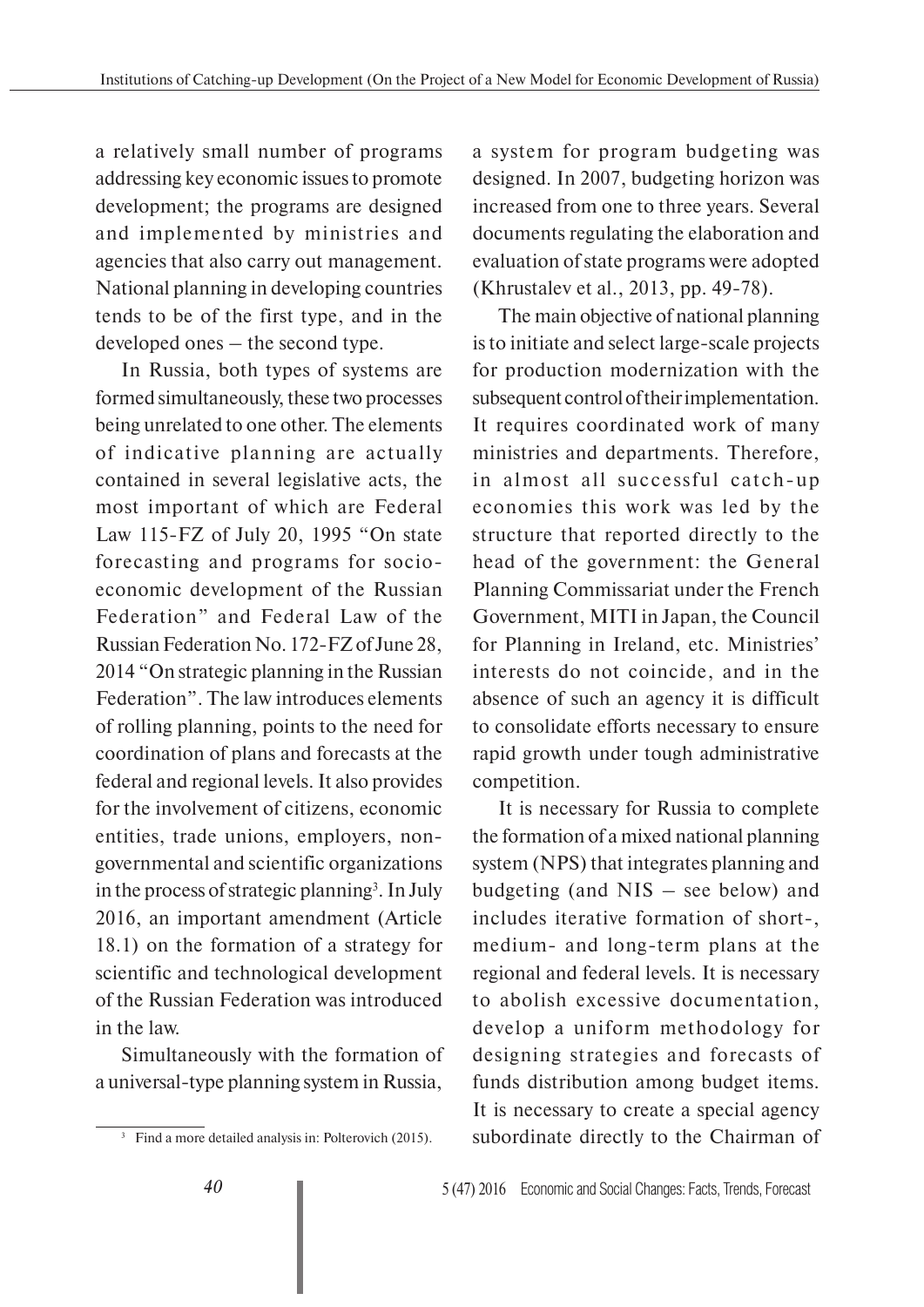the Government. Let us call it the Federal Agency for Development  $(FAD)^4$ . It is possible to use the agencies for development that already exist in most of the regions (regional agencies for development, RAD) and make them regional offices of FAD

by reorganizing them in a necessary way. RAD, therefore, will be simultaneously subordinate to FAD and to regional administrations. It is necessary to use a standard apparatus for making forecasts and evaluating plans, which would be based on modern methods of data presentation and calculations (social accounting matrix, computable general equilibrium models, and econometric models).

We emphasize again that our approach is based on a non-standard understanding of a "planning unit", which we consider to be not a company, but a major project. This will help overcome the "curse of dimensionality": in a market economy it seems unlikely that it would be possible to establish smooth communication between all, even relatively large, firms. We understand the planning task as a task of assembling a rational dynamic portfolio of projects, consistent with financial constraints and influencing production system parameters. Here one can use ideas developed in the management theory by many projects (see links in Sandru et al., 2015).

Various forms of state support of the planned projects (see below) should be provided for; as a rule, however, state participation should not be dominant. The percentage of budget funds spent on supporting the plans and designing the planned indicators, as well as the functions of FAD, should be reduced as Russia gets closer to advanced countries in terms of technology.

Apparently, the Russian government has become aware of the need to create a state authority that would engage in project selection and would be independent of the ministries. This is evidenced by the fact that on June 30, 2016 the Presidential Council for Strategic Development and Priority Projects was formed "to promote cooperation between the federal bodies of state power, bodies of state power of subjects of the Russian Federation, bodies of local self-government, nongovernmental associations, scientific and other organizations in addressing issues related to strategic development of the Russian Federation and implementation of priority projects" (Decree..., 2016). However, so far, the Council can at best be seen as a first step toward the creation of FAD. The Council does not have its own financial resources to create an institution engaged in systematic work on the initiation, formation and selection of large-scale projects and development of plans on their basis. The majority of tasks that such a structure should deal with have not even been set out. Coordination

<sup>4</sup> It is worth noting that the Law of 2014 discussed above mentions "a federal executive authority responsible for drafting state policy and legal regulation in the sphere of analysis and forecast of socio-economic development".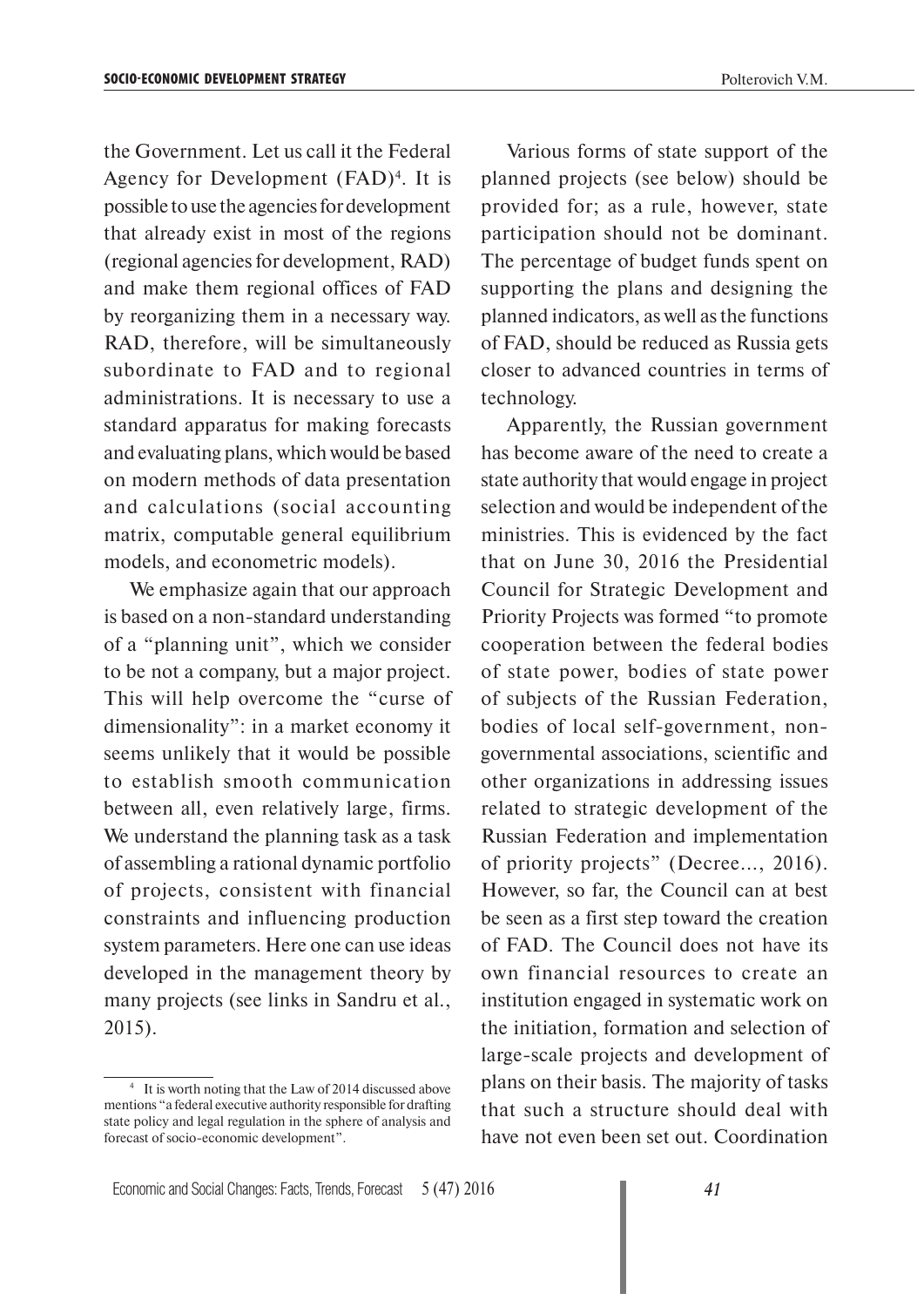issues have been submitted to the level of vice-premiers and key ministers, and there are serious doubts concerning the possibility of settling the disputes efficiently. It is suggested that the first "package" of projects should deal with health, education, housing construction and housing and utilities. As for industrial modernization tasks, they are mentioned only briefly.

### **The role of the state in the economy and management of state property**

Corruption of government officials is one of the most popular arguments in favor of privatization. This argument, however, is untenable for several reasons. First, officials are representatives of the very culture that dominates the society and to which entrepreneurs and managers belong as well. Given the fact that they too can have disrespect for the law and a propensity to misappropriation of the rent, it is not clear why these traits should be less pronounced after privatization. Second, corruption and inefficiency of the government inevitably affect the process of privatization, which provides special opportunities for rent appropriation. Third, state-owned enterprises can serve as an important tool of industrial policy, ensuring the formation of new industries, mastering new technology and management methods. Experience of fast-growing countries confirms these considerations. Thus, high corruption was observed in Korea during the period of the country's rapid growth. At that, state investments, including the budget, stateowned enterprises and state-controlled enterprises, accounted for an average of slightly less than 38% of all investment in 1963–1979 (Kim, 1991, Table 3-1). Moreover, the government significantly limited the scope of decision-making for private enterprises. For example, in Korea in 1966, about 40% of all transactions were subject to state price control in one form or another (Kim, 1991, section 3B). Experience shows that the role of the state in the economy should be reduced gradually, in proportion to the accumulation of market competencies and improvement of mass culture. At that, each act of privatization or nationalization should be accompanied by detailed substantiation (Polterovich, 2012a, 2013, 2016).

## **National innovation systems: efficient borrowing**

According to Alexander Gerschenkron, developing countries have a chance to catch up with developed ones with the help of "advantage of backwardness" – an opportunity to borrow technology and economic management methods developed and proved efficient in more advanced countries. However, this opportunity is not implemented automatically, its implementation requires a system of appropriate institutions and sound economic policies (Wong et al., 1999; Kayal, 2008). As already mentioned,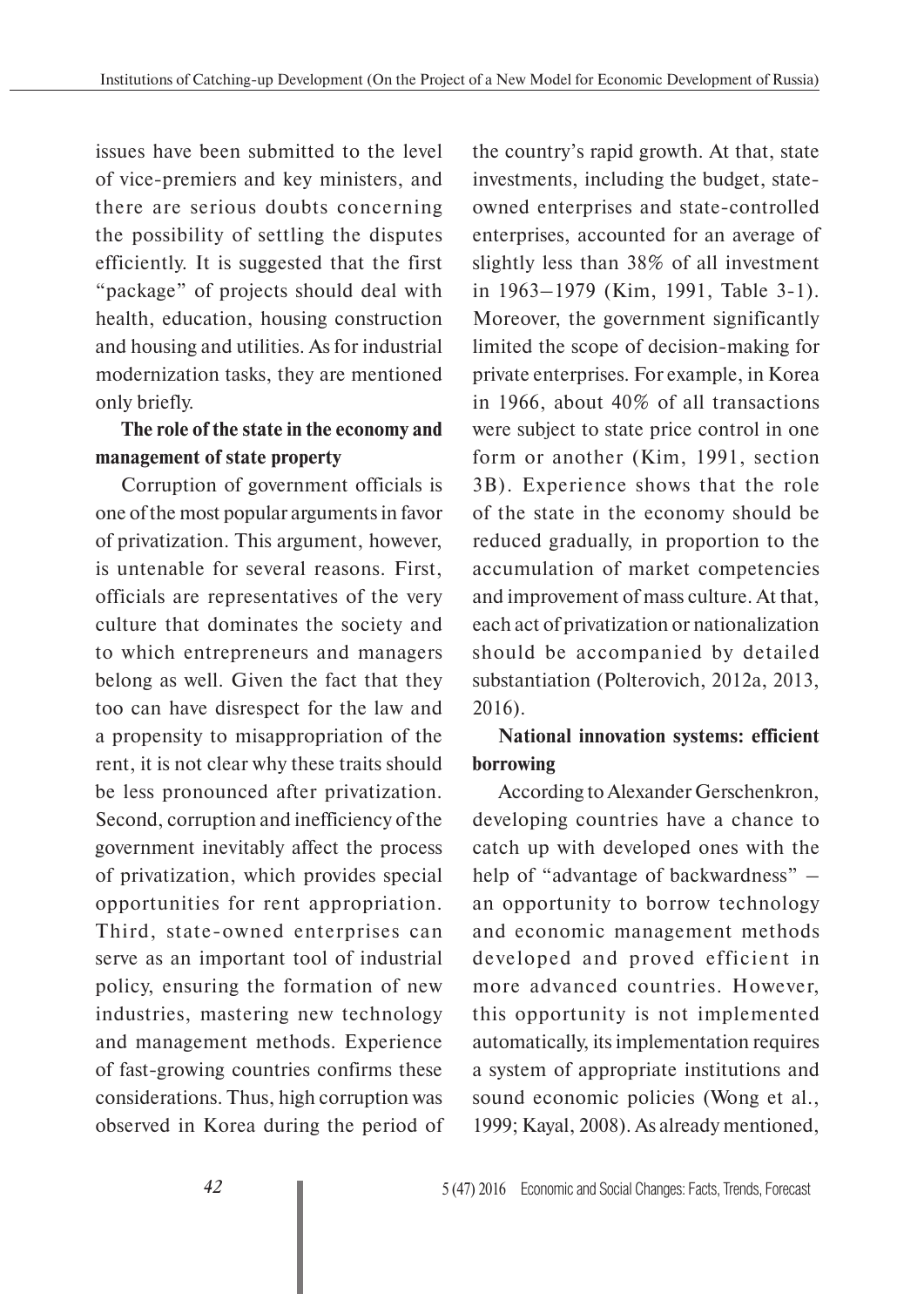quick borrowing requires simultaneous changes at various points of the production graph. Market agents do not initiate such projects, especially in the context of a short planning horizon and mutual distrust. Their formation is the main task of the national planning system (NPS) and, in particular, of FAD. At this, NPS needs to work closely with NIS, the institutions of which – technology parks, free economic zones, etc. – should be formed to facilitate the borrowing of technology in the first place.

Speaking about the policy of borrowing, one should keep in mind the following processes and tools that help influence a country's absorptive capacity (Polterovich, 2009b):

• regulating the import of new equipment and technology, purchase of licenses and tariff policy;

• regulating foreign direct investment in domestic economy and abroad, and the rules of formation of joint ventures;

• promotion of outsourcing;

• mastering new methods of production organization as a result of competition on the world market;

• cooperation with foreign specialists: training and internships abroad, inviting foreign professors, joint research;

• prevention of brain drain, encouraging the return of compatriots who have been educated or obtained work experience in the West;

• participation of the state in the acquisition of patents;

• promoting research on identifying the most efficient ways of borrowing (see Section 7);

• promoting technology diffusion – transfer of technology between Russian companies.

The experience of the countries with the "economic miracle" confirms the critical role of borrowing (see, for example, Odagiri, Gotō, 1996). Their particular importance for developing countries is emphasized in a World Bank study (World Bank, 2008, p. 14). In this regard, the question of foreign direct investment deserves special attention. As shown by numerous studies, their impact on economic growth in a recipient country is ambiguous. This may explain the policy of Japan, which, having launched economic spurt in the mid-1950s, used strict state control of foreign direct investment up to the end of 1960-ies. Thus in 1956–1963, foreign investors pledged to invest in the Japanese economy the profit and revenue from the sale of property in Japan (Odagiri, Gotō, 1996, p. 40).

In order to intensify technological upgrade, the Japanese government supported the establishment of temporary research associations of firms belonging to any one or related industries; the firms teamed up to master new technology, creating common labs or executing different works within a joint project. A significant part of government grants and subsidies were allocated to support research associations (Odagiri, Gotō, 1996, pp. 52-56).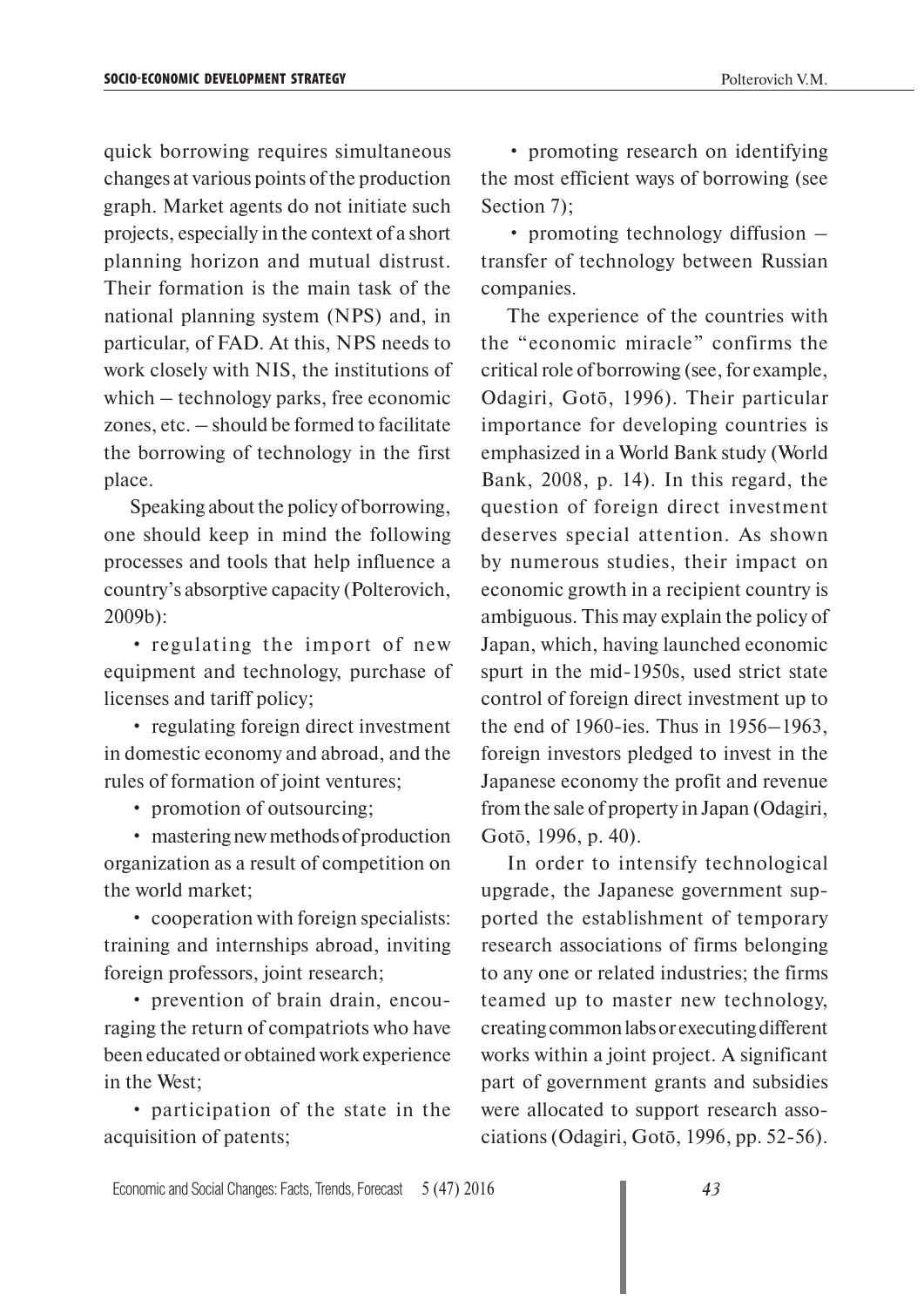Thanks to this mechanism, borrowed or newly created technology was diffused without additional costs.

Of course, as they were approaching the cutting edge of technological border, all successful countries gradually shifted to an innovative path of development, which, however, does not rule out borrowing (see references: Polterovich, 2009 and contemporary literature review in Benhabib, Perla, Tonetti, 2014).

In the "economic miracle" countries, the strategy of borrowing at a certain point matched with export-promoting policy. This allowed exporters to master new technology without waiting for the emergence of internal demand for relevant products, and to expand domestic sales gradually. Unfortunately, today, due to political constraints this approach cannot be used in full. Therefore, special importance is attached to integrated projects that involve the development of domestic demand for new products and nationwide distribution of experience acquired by companies. Development institutions should be focused on the solution of this problem. High differentiation of Russian firms in terms of technology (Kuznetsov, 2014) provides an opportunity to implement this policy. Successful import substitution is unlikely to be established without integrated projects and active diffusion.

Such a system at the regional level could be based on efficient cooperation in the following chain:

## *regional authority – regional agencies for development – business associations – firms5 .*

Regional agencies for development are widely spread around the world. Nowadays, there are more than 60 of them in Russia, and they function in the majority of regions. About 40% of all industrial enterprises are included in at least one association (Kuznetsov, 2014, p. 77). Thus, there is reason to expect successful implementation of this idea.

## **Shaping a modern sector for science and enhancing human capital**

In order to develop NIS and the planning system, it is necessary to establish a modern sector of science that contains all the necessary intermediate links between fundamental and applied research: academic institutions, research centers at universities, sectoral research institutes, and research departments in large firms. Furthermore, it is necessary to elaborate a large-scale program for enhancing human capital. Like many developing countries, Russia is experiencing an acute shortage of qualified personnel, exacerbated by the brain drain. Meanwhile, the ongoing reforms in education and science not only fail to solve the problem, but make the situation even worse. In its current form, it is yet another naive attempt to transplant American institutions, the attempt that is doomed to fail. In Russian conditions, there is no reason to expect that universities

<sup>&</sup>lt;sup>5</sup> See: Polterovich (2011).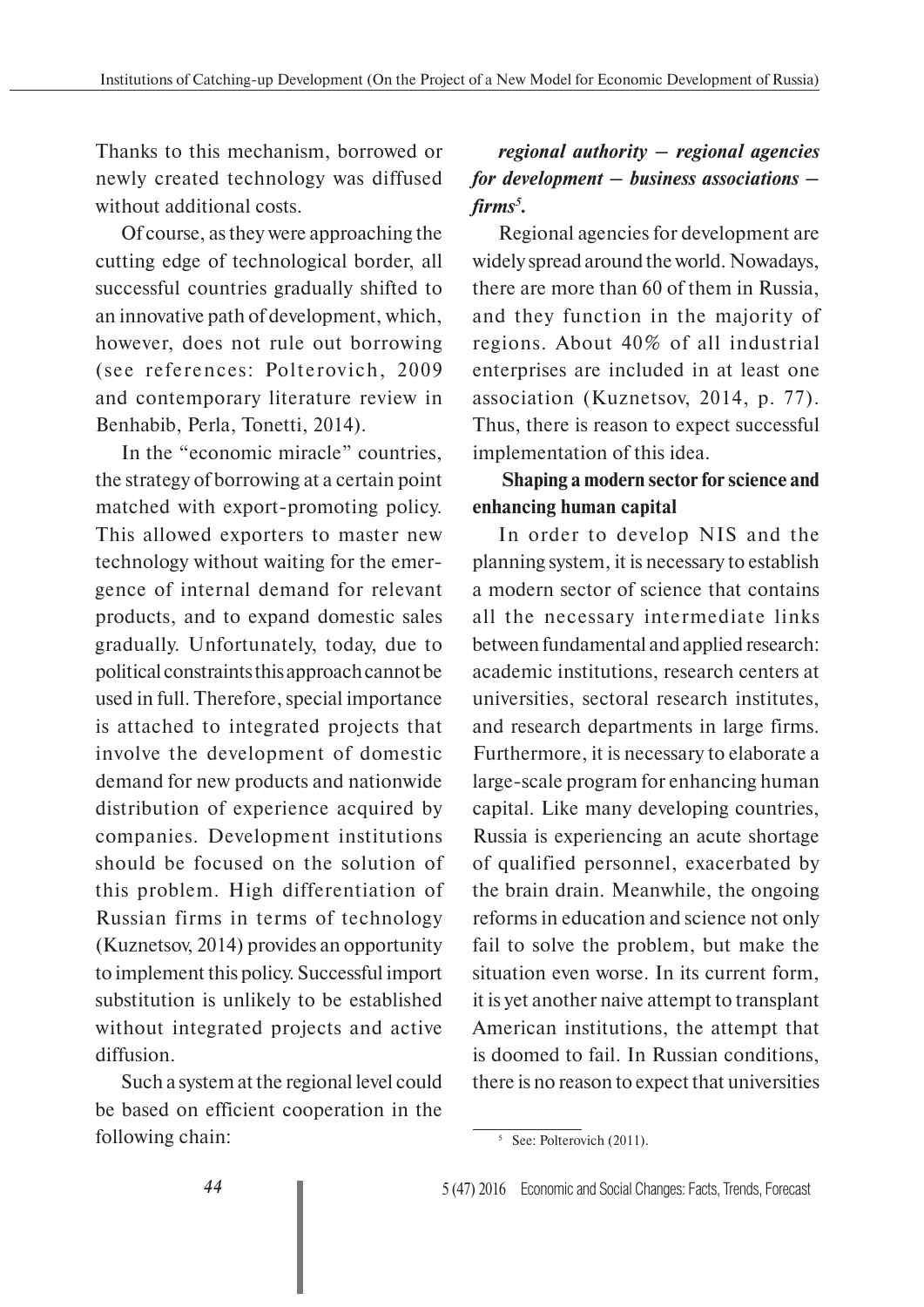will become efficient centers for basic research, thereby replacing the Russian Academy of Sciences, and that at the same time they will become major carriers of research findings to production (one of the reasons is high teaching load). Continuing to pursue this policy will doom any longterm modernization program to failure.

The task for universities is to provide the economy with highly-qualified personnel. In order to design modernization projects it is necessary to establish a network of industry-specific research and design institutes. Such networks exist in Sweden, Norway, Denmark, Finland, and Germany, where "companies usually cooperate with institutes when they need directly applicable knowledge and with universities in order to obtain human resources" (Arnold et al., 2007).

The reform of academic science has come to a standstill. Instead of the promised liberation from economic concerns and bureaucratic work, academic institutions are piled with paperwork and reports. In addition, it turned out that the "two keys" policy could not be implemented because officials want to control science and the Presidium of the Russian Academy of Sciences remains passive. It is necessary to carry out a new reform of RAS which would focus on attracting young professionals, and subordinating the FANO to the new Presidium.

Education reform that has been carried out for more than fifteen years proves inefficient and costly. One of the most important reasons for its failure lies in the naive ideas about the possibilities of "free market". The reformers believed that the introduction of payment for education must improve its quality through competition between institutions and more careful selection of educational institutions by students. However, it has been was found that an important role in the market of educational services belongs to "conspicuous consumption": a significant share of high school graduates care more about getting the certificate of higher education from a prestigious university rather than the knowledge they obtain in the course of education. In the 1990s, the market responded to this demand through the emergence of many educational institutions that actually offer diplomas for sale. The ease with which they can be obtained attracted new consumers to this market<sup>6</sup>. A subsequent inefficient equilibrium – an institutional trap – is supported by the principle "money follows the student", according to which many universities are willing to lower their requirements: they admit weak students and do not expel underachievers. An additional factor in a "bad equilibrium" is an extremely low salary of teachers contributing to the aging of the teaching staff and a slow updating of training programs.

<sup>6</sup> In 1992 in Russia there were 2.7 million students, and in 2008 – 7.5 million (Klyachko, 2013, p. 34).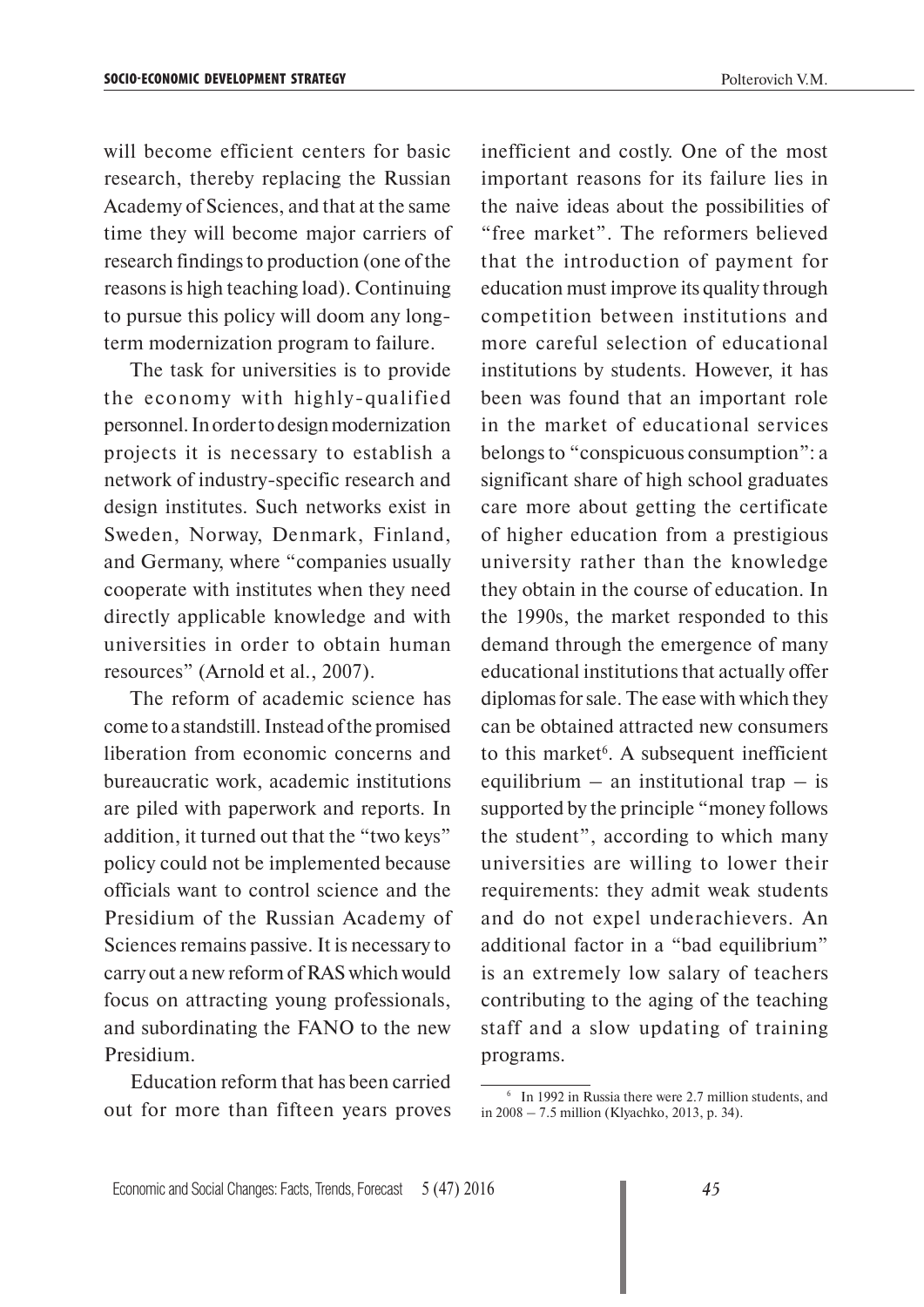The processes described above were accompanied and supported by declining quality of school education due to low salaries of teachers and faulty reforms, primarily, an inept implementation of the unified state exam. The reformers ignored the extensive experience of other countries (see the analysis and references: Polterovich, 2012c), and now have to deal with "unexpected" negative effects for many years. Declining quality of school education clearly demonstrates by the data given by Klyachko (2013, p. 25). The proportions of students whose performance at the unified state exam in the Russian Language and in Mathematics was unsatisfactory increased, respectively, from 7.9 and 20% in 2006 to 11.2 and 23.5% in 2008. In 2009, the authorities had to reduce the pre-determined minimum acceptable performance levels for each mark (from "excellent" to "unsatisfactory") for both exams.

The education system in Russia needs to be reformed. Of course, it is necessary to continue raising teachers' salaries and to expand opportunities for pre-school and school education. In addition, it is advisable to include the following suggestions in the agenda.

A. Providing all universities with the right to determine the passing score as a weighted sum of their own exams and the unified state exam. In this case the weighting coefficients should be chosen independently within the restrictions established for each university.

B. Modernization of training programs.

C. Empowerment of teachers (advanced training courses, work trips to the best Russian and foreign educational institutions).

D. Shutting down educational institutions of extremely low quality on the basis of an anonymous examination of their programs and classes.

An important aspect in improving human capital is the adequate reaction of the educational system to changes in the structure of needs. In this regard, it is necessary to establish a system for lifelong learning and continuous monitoring of the labor market (Denisova, 2010).

## **Exchange rate as a tool of industrial policy and the problem of inflation**

Policy of maintaining a low real exchange rate that promotes exports and import substitution was a common practice for successful East-Asian economies in 1960–1990 (Page, 1994, p. 239). Modern China tries to adhere to it as well. Despite its costs and high levels of corruption and lobbying unregulated at the legislative level, the policy proves more efficient than selective methods of industrial policy, such as tariff regulation. The paper (Polterovich, Popov, 2016) provides arguments in favor of this policy in modern Russia. This policy, generally speaking, is contrary to the goal of inflation targeting proclaimed by the Central Bank of Russia. The Central Bank and Alexei Kudrin set a goal of the price increase being not more than 4% per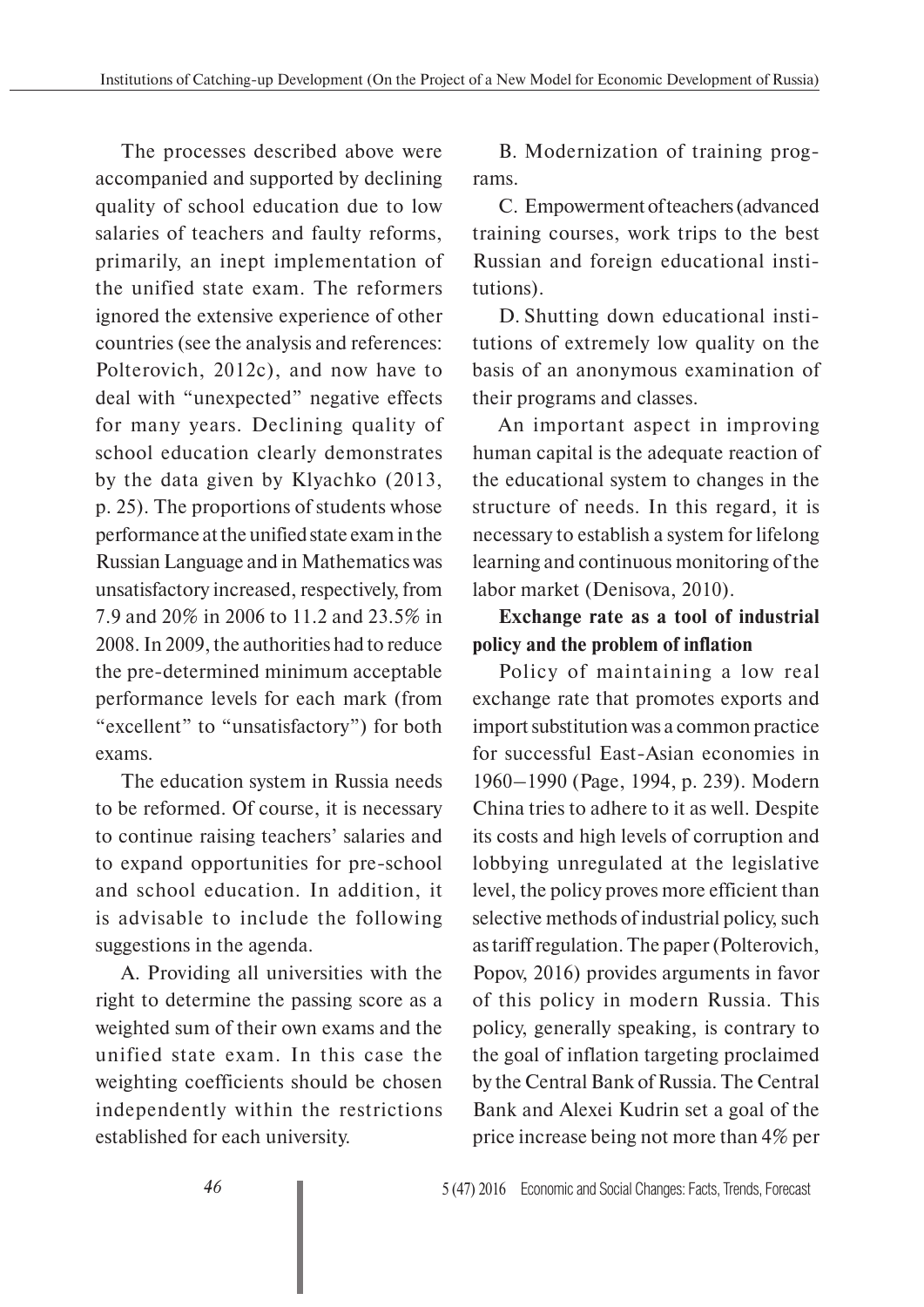year. However, this goal is not substantiated and in fact has no sufficient basis.

It is well known that inflation, either too low or very high, is unfavorable for growth. Thus, the relationship between inflation and growth has a threshold character. Numerous studies (see references: Polterovich, 2006; Polterovich, Popov, 2016) show that the threshold is higher for developing countries than for developed ones. The numerical estimates vary, but most authors get a value of about 10% per annum or higher. The majority of successful economies began their rapid growth with double-digit inflation; its subsequent decline was the result of economic growth.

If the task of reducing one-digit inflation is not set out, then the second task  $$ reduction of the budget deficit to  $1\%$  – proclaimed by Alexei Kudrin to be the central one loses its meaning. There is no reason to believe that even a greater temporary deficit is incompatible with economic growth. But the reduction of budget expenditures, proposed as the base scenario, can permanently hamper economic growth.

### **Combining public-private partnerships and project financing**

Thorough and comprehensive assessment of projects' efficiency is of particular importance in the planning process. For this purpose, in the framework of FAD it is necessary to assemble a group of professional consultants and develop a unified evaluation methodology, which

ensures comparability of the effects for diverse projects (to the extent possible). It is necessary to establish the standards for independent examination. Using preferential interest rates in project financing is appropriate only provided that efficiency is high. On the other hand, restrictions on the growth of money supply should not be too severe, because one should not hamper the financing of the projects that are efficient a priori.

The financing of planned projects can be accomplished with the help of various schemes, and the role of the state can vary from a 100% coverage of costs to partial guarantees on loans. In our opinion, one of the most attractive schemes is public-private partnership combined with project financing. In the last fifteen years, this model became popular in Western countries, where it is used mostly for infrastructure projects (Yescombe, 2015; Delmon, 2015). However, essentially, nothing prevents its use for production modernization projects. Cooperation between the state and the bank in the assessment and monitoring of a project can significantly reduce the risks, and the basic principle that consists in repaying the loan at the expense of the project profit will make it possible to regulate money supply in the country.

#### **Policy of low inequality**

As noted in Page (1994, p. 222), rapidly growing countries of South-East Asia combined rapid sustainable growth with a very low level of inequality. Low inequality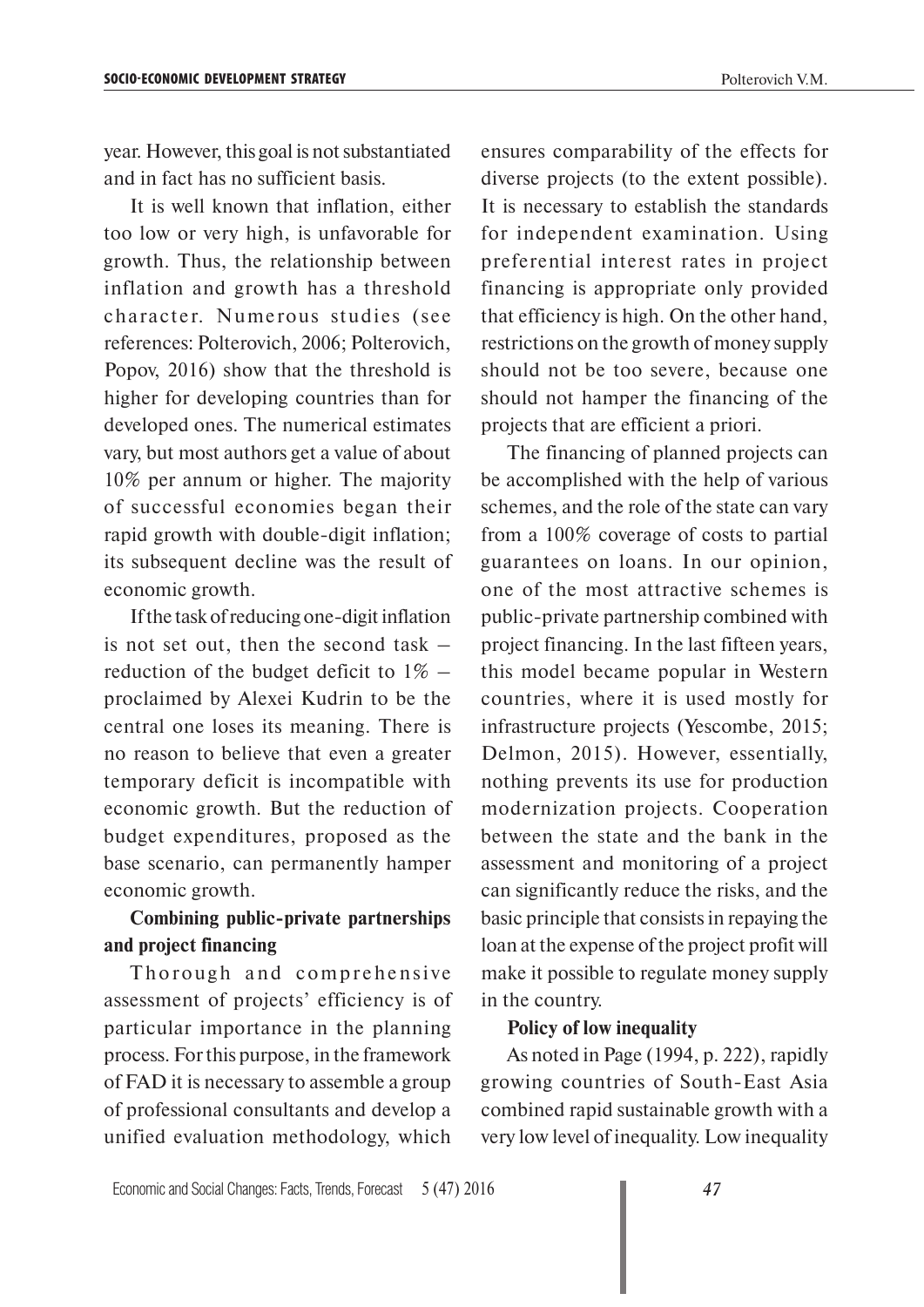creates conditions for rapid growth in the number of reasons. First, it contributes to social peace, providing ceteris paribus a relatively low share of the poor and creating a feeling of justice of the system, and "legitimacy of rules and institutions". Thus cooperation between the state, business and society is facilitated. Second, lower income differentiation ceteris paribus is associated with lower levels of corruption (You, Sanjeev, 2005), which is especially important when civic culture is underdeveloped. Third, low inequality increases the demand for domestic goods, since most affluent consumers are focused on imports. Of course, the inequality must not be too low so as not to inhibit incentives to work.

## **Role of cooperation and social capital enhancement**

"As a concrete example of late development, the case of Japan differs from Western market economies, Communist dictatorships, or new states of the postwar world. The most significant difference is that the government in Japan pursued economic policy in cooperation with the private sector... This model turned out to be the most successful strategy for planned development in history. It is reproduced today in the industrializing countries of East Asia: in Taiwan and South Korea, and also in Singapore and other countries in South and Southeast Asia" (Johnson, 1982). We have noted above that this cooperation was the basis of the idea of "developmental state"

and its institutions such as indicative planning. In different countries it was implemented in the framework of other structures, initially based on paternalism and trust of a small scope with its gradual increase. In this regard, it is necessary to mention institutions such as the system of lifetime employment and the main bank system in Japan and other East Asian countries (Wu , Yao, 2012), municipal enterprises in China, construction and savings banks in postwar Germany and Austria (Polterovich, Starkov, 2007).

An example of "economic miracle" achieved through liberal policy can be found in Ludwig Erhard's reforms in postwar West Germany. Indeed, Erhard did not use indicative planning; however, the role of the state in the process of transformations initiated by Erhard was not reduced to the formation of competitive market institutions. Suffice it to say that the liberalization of prices began in Germany only in 1948, and until 1952, the government controlled the prices of most important goods – essential commodities, steel, coal etc. In 1948–1960, the government had almost 44% of all net savings. Ion order to select the most important and effective projects, the Central Capital Market Committee was established, it worked closely with investors, providing loans at the rates twice below market rates for the implementation of selected projects (Stolper, Roskamp, 1979). The success of Erhard's reform was achieved through gradualist approach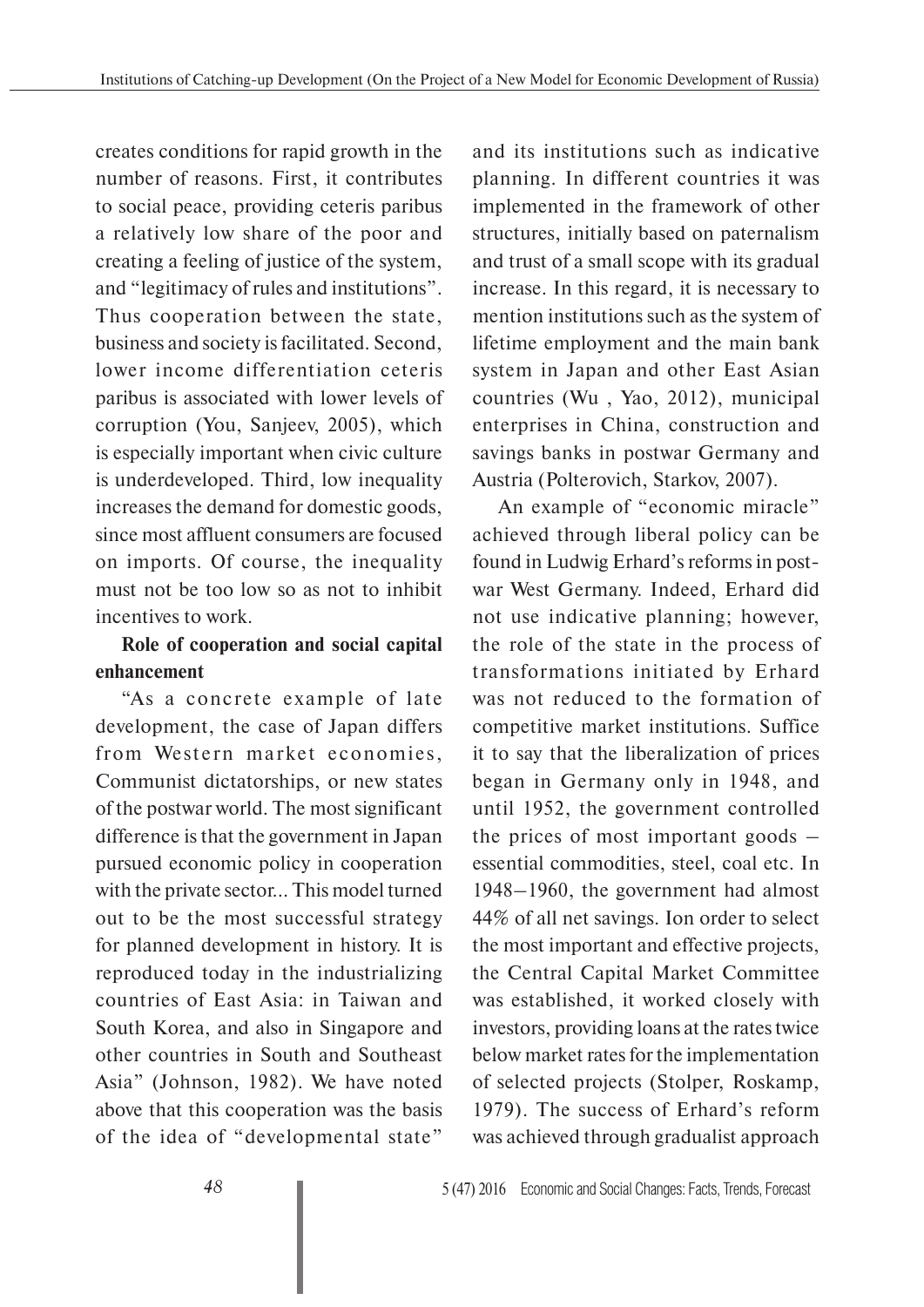and active redistributive social policy that ensured support of the population.

#### **Major directions of the forthcoming institutional reform in Russia**

The analysis carried out in the work leads to the hypothesis that the task of catch-up growth cannot be solved with the use of standard tools of economic regulation alone. It is necessary to restructure the entire system of institutions ensuring the formation and implementation of large-scale modernization projects. The experience of the "economic miracle" countries and the analysis of Russia's institutional specifics suggests the following main areas of such restructuring<sup>7</sup>.

• Modernization of administrative management: formation of a team of fellow-thinkers in the upper echelons of power (instead of a structure based on the principle of "checks and balances"); inclusion of business and society in the system of management; evaluation of higher administrators' performance according to their contribution to growth (and not according to the degree of loyalty); regional decentralization.

• Formation of a national planning system based on the interaction between state, business and society, for the iterative development and coordination of targeted programs, short-, medium - and long-term plans<sup>8</sup>.

• Improving absorptive capacity of the country and the formation of NIS to adopt technology with a gradual transition to innovation development.

• Development of the scientific sector and streamlining the interaction in the chain: basic science – applied science – development institution  $+$  R&D departments of large firms. Universities and the lifelong learning system are to provide this chain with highly qualified personnel. Updating and restoring the Russian Academy of Sciences.

• Education reform: granting the right to all universities to determine the passing score as a weighted sum of their own exams and the unified state exam; modernization of training programs; empowerment of teachers; shut down of educational institutions of extremely low quality on the basis of anonymous examination of their programs and classroom activities; development of the system for lifelong learning and continuous monitoring of the labor market.

• Creating a system that combines budget financing, public-private partnership and project financing of the scheduled projects. Formation of temporary unions (associations) of firms and providing them with funds on a competitive basis for the development of modernization projects.

• Establishment of a Federal Agency for Development subordinate directly to the Head of the Government, for the purpose of managing the system of national planning, NIS and institutional reforms.

<sup>&</sup>lt;sup>7</sup> Due to the limited volume of the article not all of these areas have been discussed above.

<sup>8</sup> Of course, Russia should not copy the institutions that exist in the countries of the "economic miracle". Specifics of establishing a system for national planning in the Russian context is discussed in: Polterovich (2015).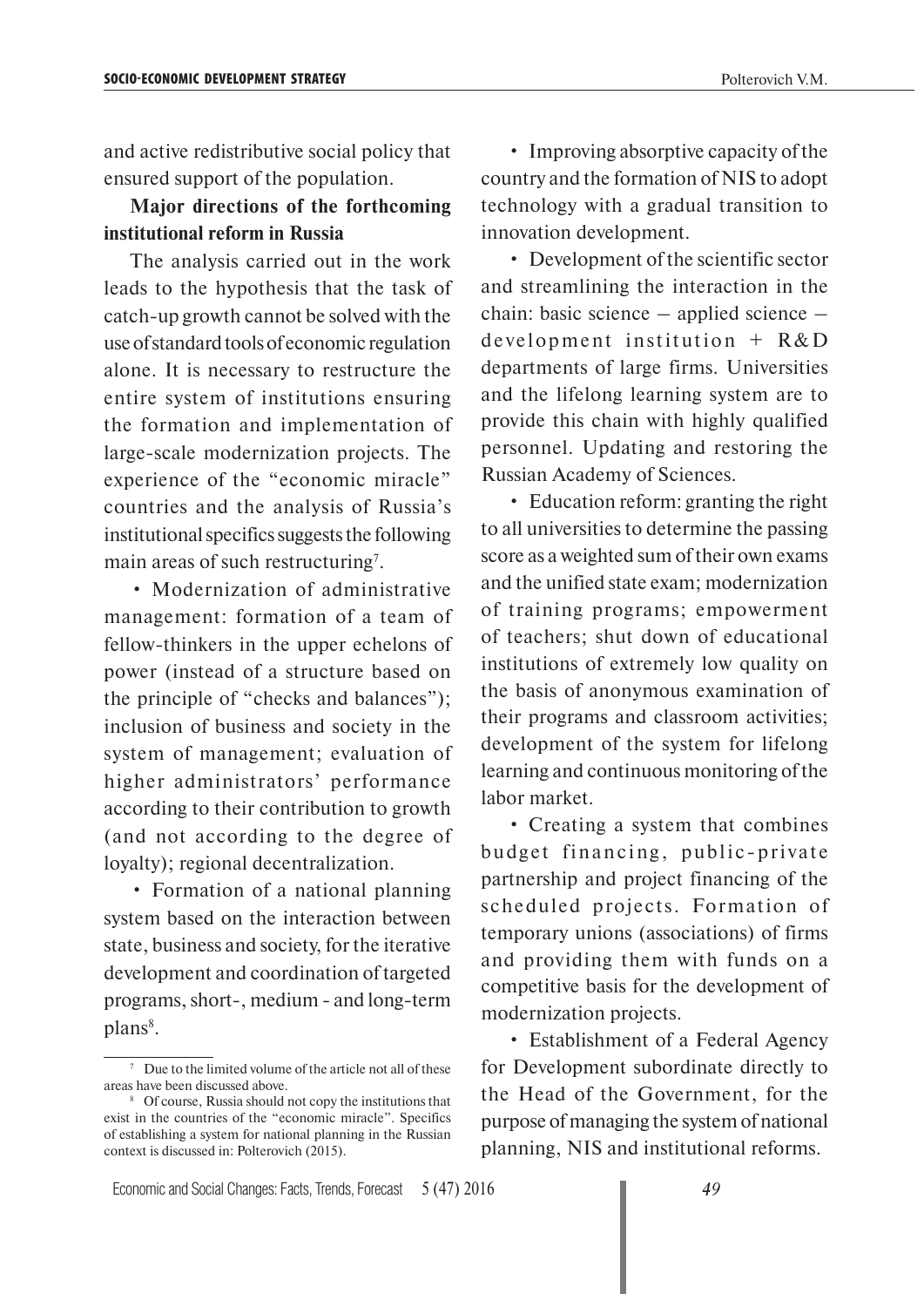• Modernization of state property management: formulating a mission for each state-owned enterprise, large-scale sale and purchase of shares only on the basis of appropriate project validation.

• Changing the policy of the Central Bank: focus on growth, rather than on lowering one-digit inflation. Maintaining a stable low real ruble exchange rate through the accumulation of reserves, and (or) reduction of the key interest rate.

• Reducing income inequality through progressive taxation and excise duties on luxury items.

• Establishing national construction savings banks, regional and corporate programs helping employees to purchase housing<sup>9</sup>.

• Gradual improvement of market institutions along with the improvement of civic culture and welfare.

Of course, this list is not complete. In addition, each of these sections of the program needs detailed elaborating in accordance with the current state of Russian institutions and civic culture.

 It is important to note that this project does not propose shock therapy. In its main points it requires the completion of the reforms that are already underway, which increases its chances of success.

## **About the program of the Stolypin club**

The program described above develops a draft of the institutional reform proposed in the papers (Polterovich, 2009, a, b; 2010) and in the monograph Polterovich

(exec. ed.; 2010). In these works and in some of our subsequent publications we spoke about the formation of a system for interactive growth management (SIGM); the previous section essentially elaborates the structure and functions of this system<sup>10</sup>. The program of the Stolypin club, "Economics of growth" (Stolypin club, 2015, 2016) contains a number of similar proposals. However, between the approach that we propose and the "Economics of growth" there are important differences that I would like to emphasize in a hope that the following comments will be further considered by the developers.

A. Indicative planning is not reduced to an "electronic system" whose main task is to forecast, as you can tell from the program text. This is the mechanism for initiation and selection of major projects, as well as a powerful tool to improve business environment – to strengthen trust, reduce uncertainty, increase the horizon of decision-making and reconciling interests.

B. The use of the growth rate of the number of productive jobs $11$  that the program proposes as the primary criterion of effectiveness, in my opinion, is incorrect for three reasons. First, this index does not consider the costs of job creation. Second, it encourages "fragmentation" of the most effective jobs: it is more profitable to have two jobs than one job that produces greater

<sup>9</sup> See: Polterovich (executive editor; 2015).

<sup>&</sup>lt;sup>10</sup> In particular, the work (Polterovich, 2010) emphasizes that in a period of stagnation of Western economies it is advisable to rely on import substitution (p. 15).

<sup>&</sup>lt;sup>11</sup> For a considerable number of companies this indicator is equal to the number of new jobs that provide value-added per employee above a certain threshold.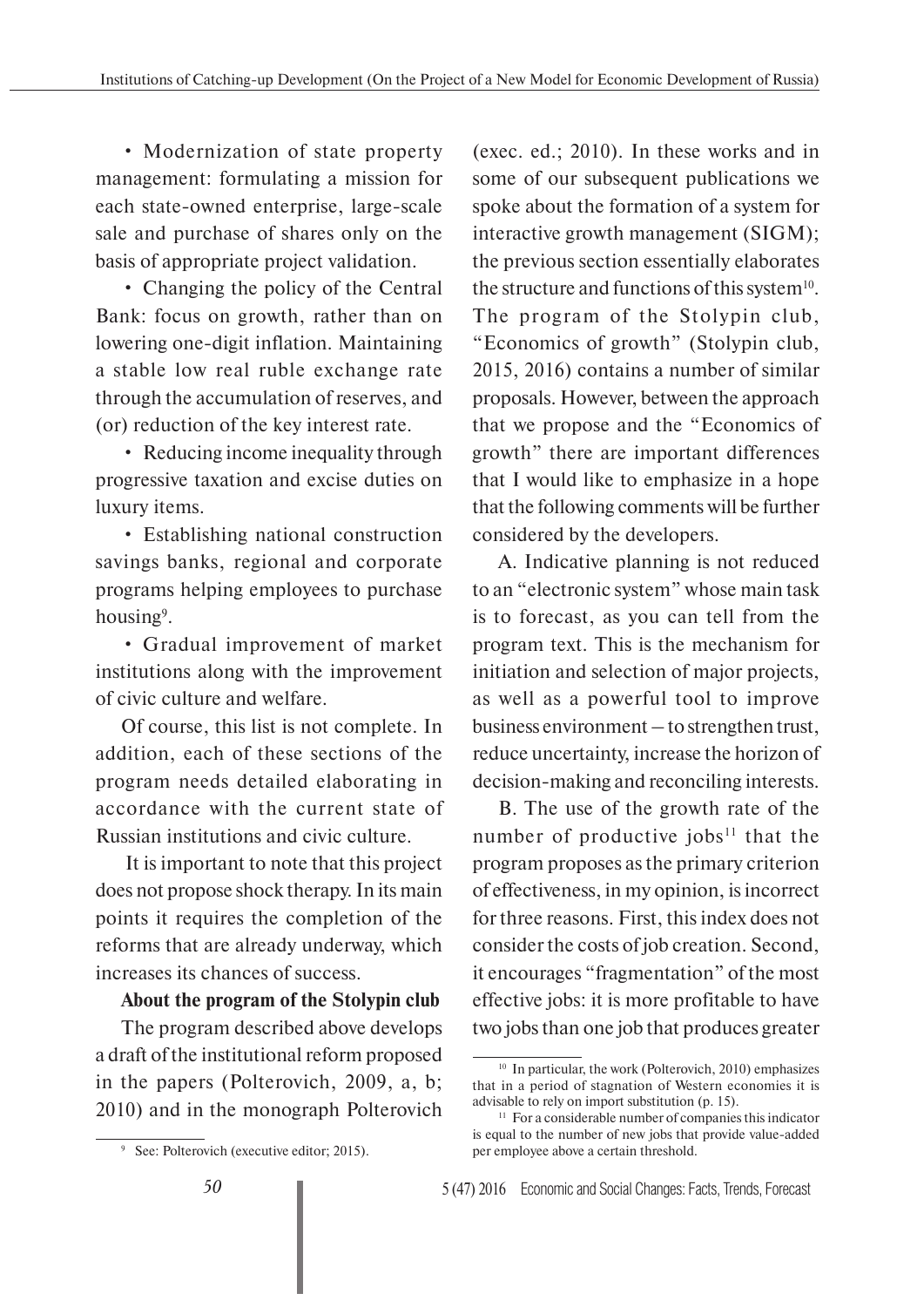value added. Third, this criterion gives an advantage to firms with a very low number of jobs.

C. There is no reason to believe that in the near future small and medium-sized enterprises can become the main drivers of growth. The experience of the countries of the "economic miracle" and the data of surveys of Russian enterprises show that large companies are better at borrowing, and cooperation with them is an important factor in the stable development of SMEs.

D. There exists an opinion that the "Economics of growth" offers to increase the money supply as an antidote. This understanding should be ruled out. Perhaps the reason lies not only in the speeches of some members of the Stolypin club, but also in the fact that the proposed funding scheme of projects has nothing to do with the process of their selection within the planning system; a link to project financing in our situation does not look like a reliable guarantee of projects' efficiency.

E. It is necessary to supplement the Program with sections on NIS, on science and education, and on the problems of privatization. In our current environment it is necessary to emphasize the relevance of borrowing and to consider the appropriate mechanisms; the policy of "stimulating" innovation leads to nowhere, given the fact that there is no demand for innovation; such a policy gives rise to manipulation and inefficiency.

F. Some of the program suggestions are not coordinated with each other. For example, rightly rejecting the reduction of inflation as a prime goal, the authors proclaim the need for market lending rates amounting to  $4-5\%$ , which does not make sense for non-priority projects with inflation of more than 4%; it is Alexei Kudrin's suggestion that such a rate be achieved.

It is not clear what the purpose of the proposed tax on foreign currency loans is: these loans make it possible to finance the purchase of foreign equipment without the risk of inflation.

### **On methodological errors in the development of reforms**

It should be noted that the program put forward by Alexei Kudrin and the program of the Stolypin club contain some of the same methodological errors. One of them is pointed out by P.A. Minakir: both programs provide for the achievement of a balanced budget at the expense of the population, which will reduce demand for goods and thus cause the inhibition of growth (Minakir, 2016). Decline in welfare usually entails increasing social tensions, rising crime rate, expansion of the shadow economy and, therefore, deterioration of the institutional climate and decrease in tax collection. But it deprives Kudrin's program of the only tool it proposes to initiate growth and negates one of the main sources of growth specified in the program of the Stolypin club – a decline in the shadow production. Thus, both programs ignore the most important requirement for any reform: the need to form positive institutional expectations.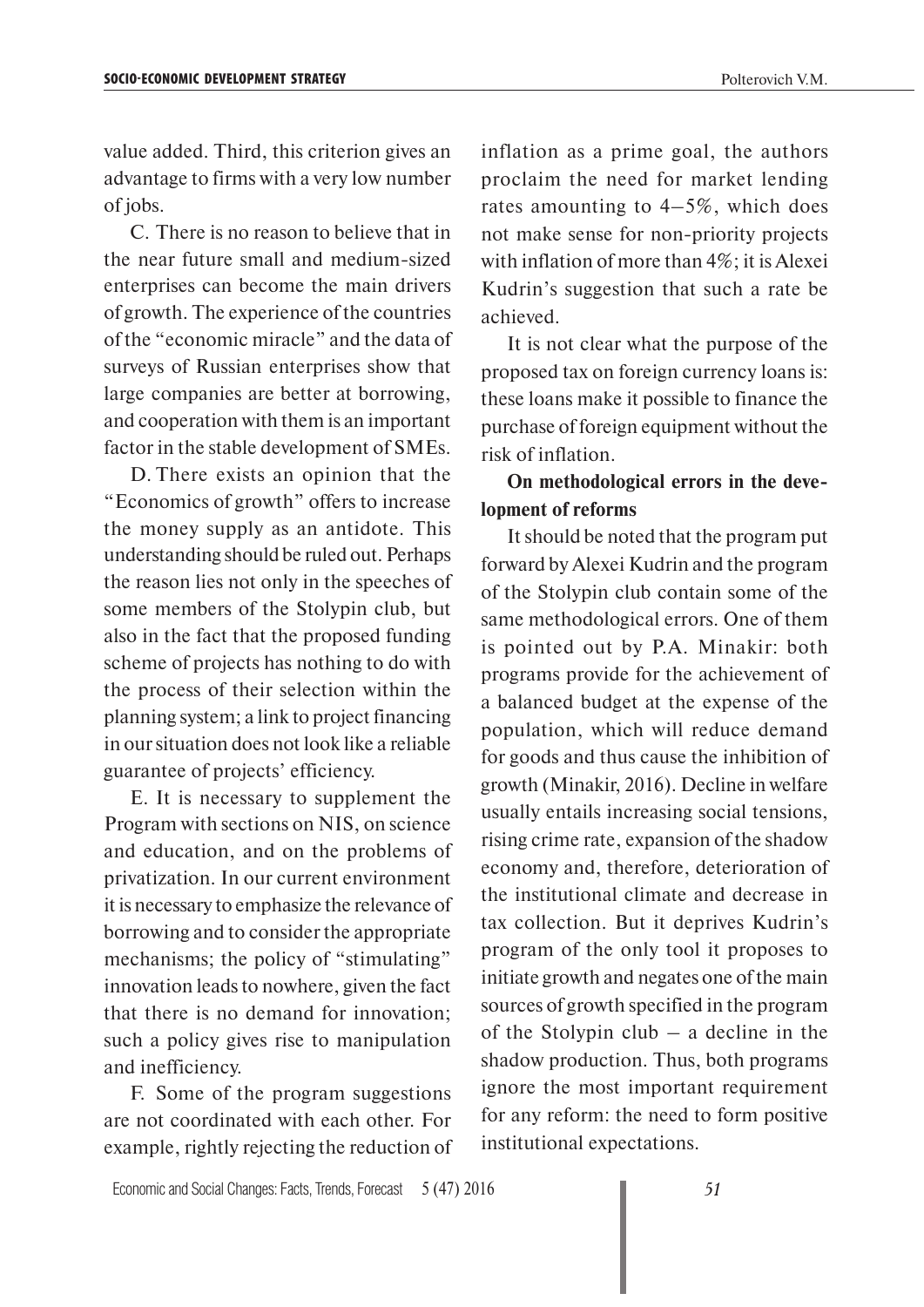Both programs do not use the achievements of the economic science to justify their regulations, nor do they use the research on the strategies of catch-up growth in successful countries. Thus, their confrontation turns into a "struggle of opinions". This results in a negative consequence such as an incorrect comparison of Russia with developed countries<sup>12</sup>. Both programs rely on innovation development, ignoring the fact that the lack of "demand for innovation" in Russia is typical of the current stage of Russia's technological and institutional development. Accordingly, none of the programs attaches due importance to the crucial factor in overcoming stagnation – effective development of large-scale borrowing projects and diffusion of technology. At the current stage, this goal should underlie all institutional transformations. As experience shows, it is hardly achievable with the use of material incentives only. In order to overcome mistrust and start the process, the state should be initiator and participant of such projects.

Speaking about the general shortcomings, we cannot but underline a fundamental difference of the programs discussed. The reforms proposed by Kudrin focus solely on improving competitive market institutions. Experience suggests that such a strategy has little chance of success. The program of the Stolypin club, without denying the importance of competitive market institutions, is based on improving catch-up growth institutions and is, therefore, more promising.

#### **Conclusion**

As it is emphasized in the work (Polterovich, 2014), it is necessary to distinguish between investments in the level and investments in long-term growth rate. The increase in growth rate can be achieved by creating effective mechanisms for technological progress. Therefore, it is not just about regulatory measures, but primarily about the formation of institutions that contribute to technological evolution and rapid growth of physical and human capital. Countries that successfully implement catch-up growth were distinguished by the fact that they managed to build such institutions. This view is close to the idea of Chalmers Johnson concerning the feasibility to distinguish between regulatory state and developmental state.

The paper made an attempt to unite and develop the idea of institutional reforms in Russia, described in the work (Polterovich, ed.; 2010) and in several subsequent works based on analysis of institutions in the countries of the "economic miracle". We

<sup>12</sup> Thus, in the work "Economics of growth" (2015) on p. 34 we read that in Russia "in 2014 ...interest rates on loans were significantly higher than the rates in other developed countries". And here is an argument in favor of low inflation: "Neither the G7 members, nor China allow high inflation" (Kudrin, 2016, p. 12). Note that since the mid-1990s China has been accumulating gold and foreign currency reserves, and thus promoted economic growth and ran the risk of accelerating inflation. In February 2008, prices in China rose by nearly 9% compared to February 2007, but inflation in general remained low due to economic growth.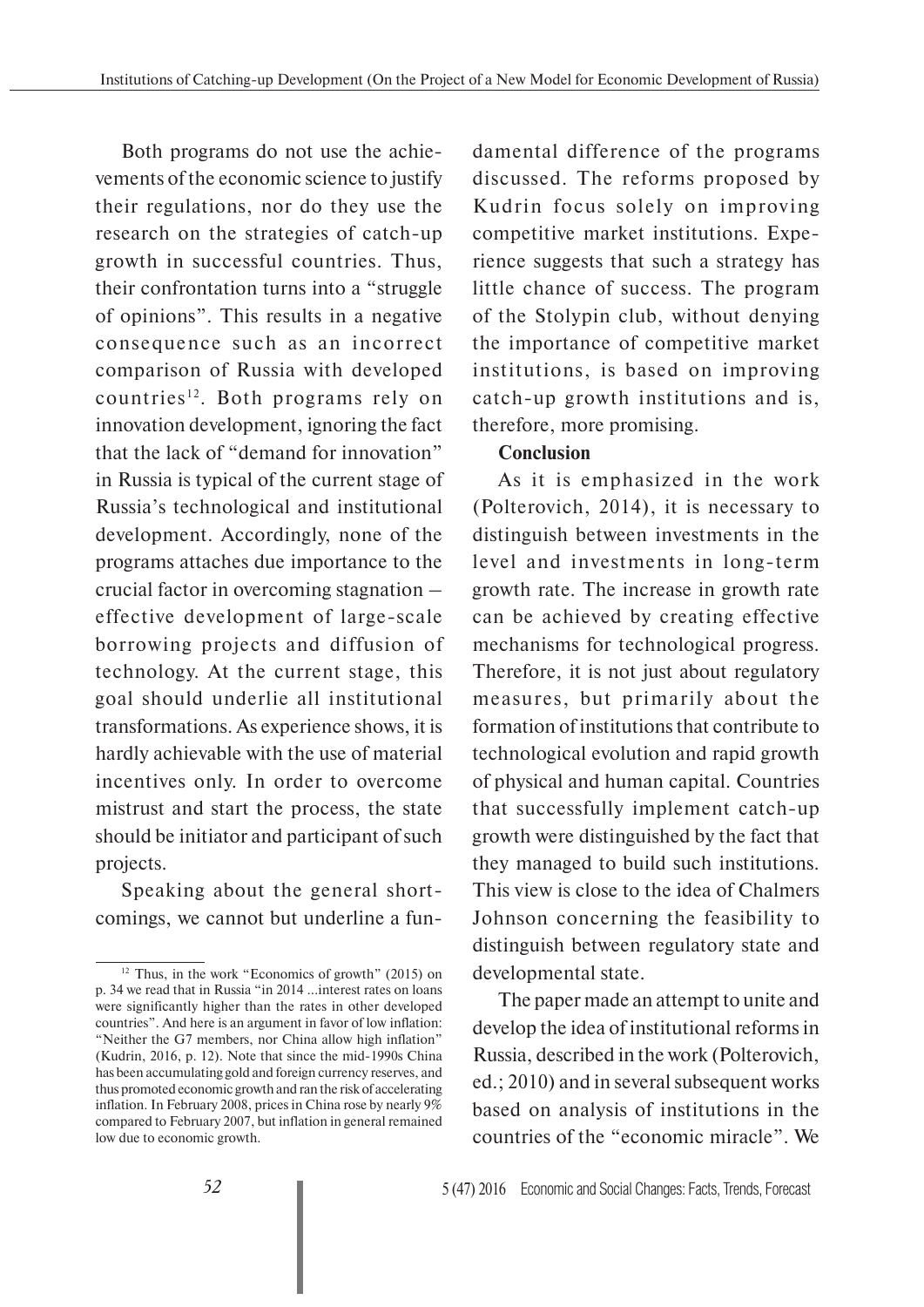proposed the principles of administrative reform. The issue of formation of a national planning system was formulated as a task of creating a mixed system that includes indicative planning and program budgeting. The proposed system for financing planned projects was specified: here we speak about a combination of public-private partnership and project financing. It was proposed to use the Japanese experience of stimulating association of firms for the formation of modernization projects. The principles of reforming the system of state property management and the science sector were formulated.

Each of these ideas needs to be thoroughly elaborated. Their full implementation is likely to take 3–5 years. However, it is necessary to design the reform in such a way that positive changes could be observed during the very first year. Such effect is possible. It is well known, for example, that the process of drawing up plans, if it is not implemented by firms specifically hired for this purpose, but by the performers, forces them to take a new look at routine processes of production, stimulates the search for new solutions. It is necessary to improve the standard of living as soon as possible, even if this improvement is small. If after making such efforts the citizens believe in the reform, it will significantly increase the likelihood of its success.

#### **References**

- 1. Akindinova N., Ya. Kuz'minov, E. Yasin (2016). Ekonomika Rossii: pered dolgim perekhodom [Russia's economy: Before the long transition]. *Voprosy ekonomiki* [Voprosy ekonomiki], no. 6, pp. 5-35. (In Russian).
- 2. Polterovich V.M. (Ed.)*,* Denisova I.A. (2010). Sistema podgotovki kadrov kak zveno modernizatsionnoi politiki [Personnel training system as an element of modernization policy]. *Strategiya modernizatsii rossiiskoi ekonomiki* [Russian economy modernization strategy]. Saint Petersburg: Aleteiya. (In Russian).
- 3. Yescombe E.R. (2015). *Gosudarstvenno-chastnoe partnerstvo. Osnovnye printsipy finansirovaniya* [Public-private partnership. Principles of policy and finance]. Moscow: Al'pina Pablisher. 457 p. (In Russian).
- 4. Klyachko T.L. (2013). *Obrazovanie v Rossii: osnovnye problemy i vozmozhnye resheniya* [Education in Russia: main problems and possible solutions]. Moscow: Izdatel'skii dom "Delo" RANKhiGS. 48 p. (In Russian).
- 5. Kudrin A.L. (2016). Ob istochnikakh ekonomicheskogo rosta (v perspektive do 2025 g.) [On the sources of economic growth (up to 2025)]. *Tezisy doklada, predstavlennye na zasedanii prezidiuma Ekonomicheskogo soveta 25 maya 2016 g.* [Report proceedings presented at the Economic Council Presidium meeting, May 25th, 2016]. Available at: http://polit.ru/article/2016/06/01/theses/ (In Russian).
- 6. Kuznetsov B.V. (Ed.). (2014) *Ocherki modernizatsii rossiiskoi promyshlennosti. Povedenie firm* [Essays on the modernization of Russian industry. Companies' behavior.]. Moscow: Izd. dom VShE. 399 p. (In Russian).
- 7. Minakir P.A. (2016). O strategiyakh rosta rossiiskoi ekonomiki [On the growth strategies of the Russian economy]. *Prostranstvennaya ekonomika* [Spatial economics], no. 2, pp. 158-167. (In Russian).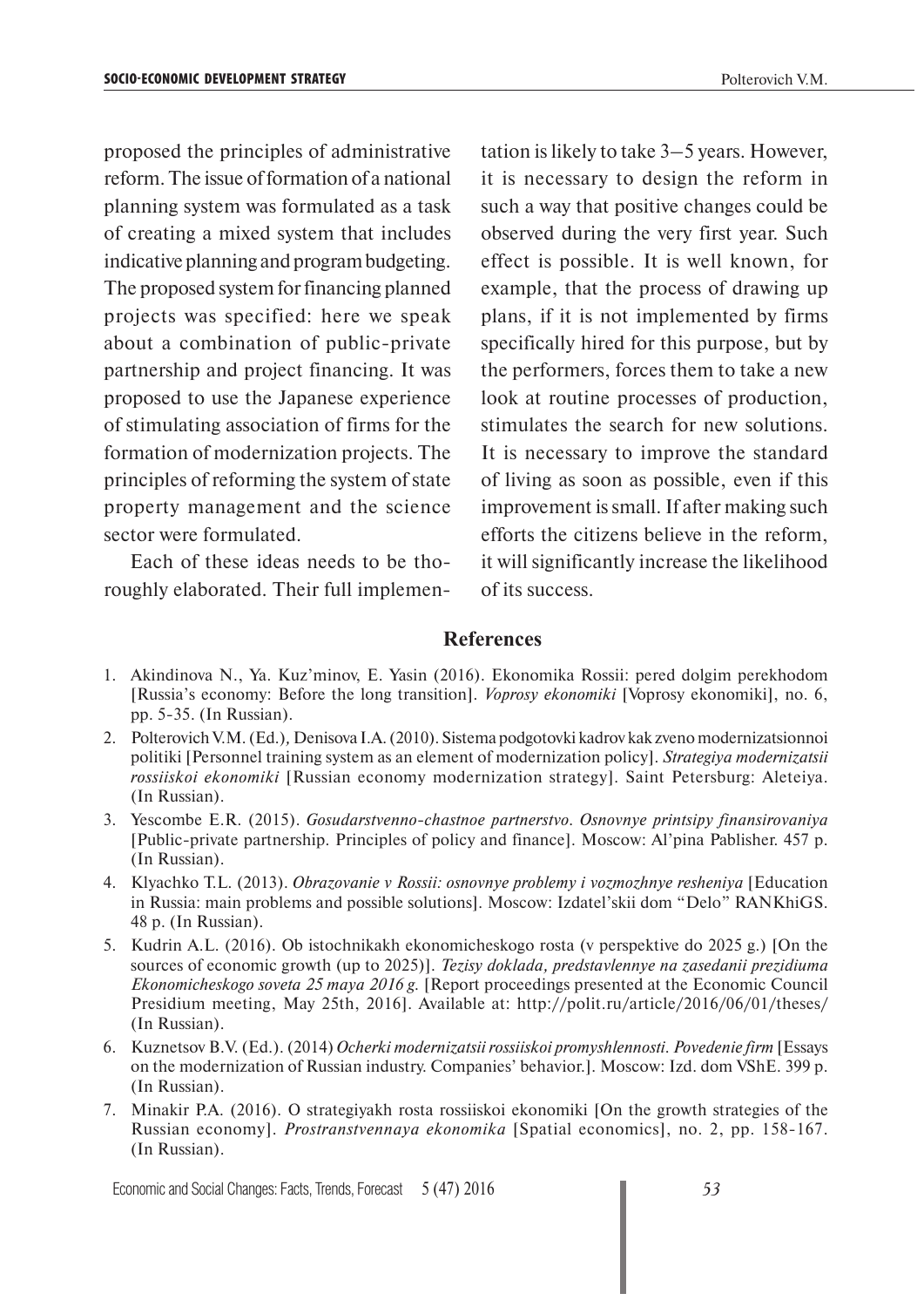- 8. Polterovich V.M. (2006). Snizhenie inflyatsii ne dolzhno byt' glavnoi tsel'yu ekonomicheskoi politiki Pravitel'stva Rossii [Lowering inflation must not be the main objective of the Russian economic policy]. *Ekonomicheskaya nauka sovremennoi Rossii* [Economics of contemporary Russia], no. 2, pp. 40-48. (In Russian).
- 9. Polterovich V.M. (2007). *Elementy teorii reform* [Reform theory elements]. Moscow: Ekonomika. 447 p. (In Russian).
- 10. Polterovich V.M. (2009a). Gipoteza ob innovatsionnoi pauze i strategiya modernizatsii [The innovation pause hypothesis and the strategy of modernization]. *Voprosy ekonomiki* [Voprosy ekonomiki], no. 6, pp. 4-23. (In Russian).
- 11. Polterovich V.M. (2009b). Problema formirovaniya natsional'noi innovatsionnoi sistemy [The problem of creating a national innovation system]. *Ekonomika i matematicheskie metody* [Economics and the mathematical methods], no. 2, pp. 3-18. (In Russian).
- 12. Polterovich V.M. (Ed.). (2010). *Strategiya modernizatsii rossiiskoi ekonomiki* [The strategy of Russian economy modernization]. Saint Petersburg: Aleteiya. 424 p. (In Russian).
- 13. Polterovich V.M (Ed.). (2010). Strategiya modernizatsii: vykhod iz krizisa na traektoriyu bystrogo ekonomicheskogo rosta [Modernization strategy: resolving the crisis by achieving rapid economic growth]. *Strategiya modernizatsii rossiiskoi ekonomiki* [The strategy of Russian economy modernization], Saint Petersburg: Aleteiya. 424 p. (In Russian).
- 14. Polterovich V.M. (2011). Regional'nye instituty modernizatsii [Regional modernization institutions]. *Ekonomicheskaya nauka sovremennoi Rossii* [Economics of contemporary Russia], no. 4(55), pp. 17-29. (In Russian).
- 15. Polterovich V.M. (2012a). Privatizatsiya i ratsional'naya struktura sobstvennosti. Chast' 1. Privatizatsiya: problema effektivnosti [Privatization and rational ownership structure. Part 1. Privatization: issues of effectiveness]. *Ekonomicheskaya nauka sovremennoi Rossii* [Economics of contemporary Russia], no. 4 (59), pp. 7-23. (In Russian).
- 16. Polterovich V.M. (2012b). O stimulirovanii nakoplenii i semeinoi pensii [Stimulation of savings and the family pension]. *Zhurnal Novoi ekonomicheskoi assotsiatsii* [Journal of the New Economic Association], no. 3 (15), pp. 187-189. (In Russian).
- 17. Polterovich V.M. (2012c). Proektirovanie reform: kak iskat' promezhutochnye instituty [Reform Design: How to Search for Interim Institutions]. *Montenegrin Journal of Economics,* volume 8, no. 2, special issue, pp. 25-44. (In Russian).
- 18. Polterovich V.M. (2013). Privatizatsiya i ratsional'naya struktura sobstvennosti. Chast' 2. Ratsionalizatsiya struktury sobstvennosti [Privatization and rational ownership structure. Part 2. Ownership structure rationalization.]. *Ekonomicheskaya nauka sovremennoi Rossii* [Economics of contemporary Russia], no. 1 (60), pp. 7-24. (In Russian).
- 19. Polterovich V.M. (2014). Promyshlennaya politika: retsepty ili instituty? [Industrial policy: recipes or institutions?]. *Zhurnal Novoi ekonomicheskoi assotsiatsii* [Journal of the New Economic Association], no. 2(22), pp. 190-195. (In Russian).
- 20. Polterovich V.M. (2015). O formirovanii sistemy natsional'nogo planirovaniya v Rossii [On the formation of national planning system in Russia]. *Zhurnal Novoi ekonomicheskoi assotsiatsii* [Journal of the New economic association], no. 2 (26), pp. 237-242. (In Russian).
- 21. Polterovich V.M. (Ed.). (2015). *Korporativnye programmy pomoshchi sotrudnikam v priobretenii zhil'ya: problema vybora institutsional'noi struktury* [Home purchase assistance programs in corporations: a problem of institutional design]. Moscow: TsEMI RAN. 81 p. (In Russian).
- 22. Polterovich V.M. (2016). Institutsional'nye reformy i grazhdanskaya kul'tura [Institutional reforms and civic culture]. *Doklad na XVII Aprel'skoi mezhdunarodnoi nauchnoi konferentsii po problemam razvitiya ekonomiki i obshchestva, NIU VShE, 19–22 aprelya 2016 g.* [Report at the 17th April International Scientific Conference on the issues of society and economy development, National Research University Higher School of Economics, 19–22 April]. Available at: https://www.hse.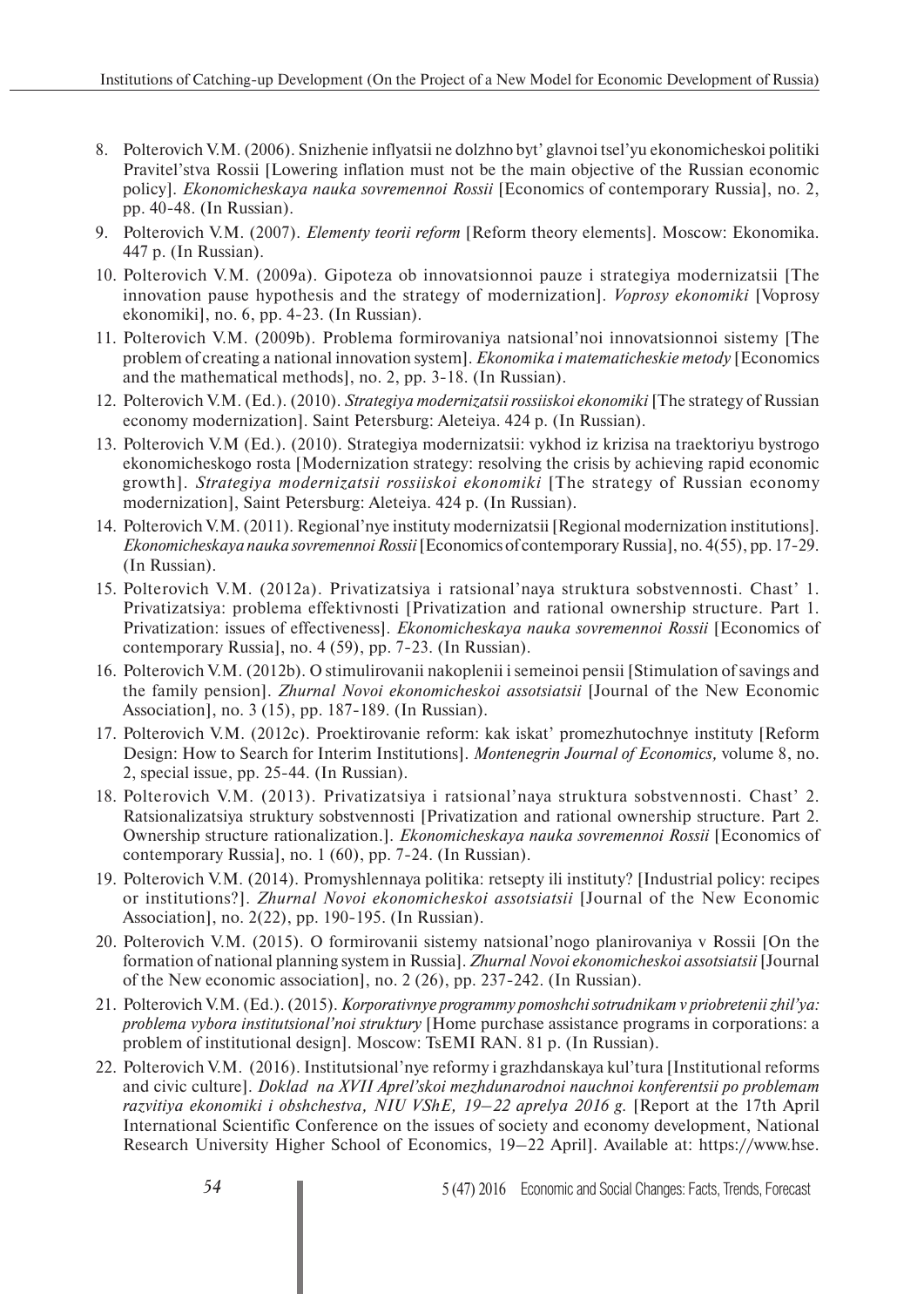ru/data/2016/06/21/1116116733/%D0%98%D0%BD%D1%81%D1%82%D0%B8%D1%82% D1%83%D1%86%D0%B8%D0%BE%D0%BD%D0%B0%D0%BB%D1%8C%D0%BD%D 1%8B%D0%B5%20%D1%80%D0%B5%D1%84%D0%BE%D1%80%D0%BC%D1%8B.pdf (In Russian).

- 23. Polterovich V.M., Popov V.V. (2016). Valyutnyi kurs, inflyatsiya i promyshlennaya politika [Exchange rate, inflation and industrial policy]. *Zhurnal Novoi ekonomicheskoi assotsiatsii* [Journal of the New Economic Association], no. 1 (29), pp. 192-198. (In Russian).
- 24. Polterovich V.M., Starkov O.Yu. (2007). *Formirovanie ipoteki v dogonyayushchikh ekonomikakh: problema transplantatsii* [Mortgage formation in catching-up economies: the problem of transplantation]. Moscow: Nauka. 196 p. (In Russian).
- 25. Stolypinskii klub [Stolypin club] (2015). *Doklad "Ekonomika rosta" [Report "Growth economy"]*. Available at: http://expert.ru/data/ public/499741/499785/dir-polnaya-versiya-19\_10\_15.pdf. (In Russian).
- 26. Stolypinskii klub [Stolypin club] (2016). "*Ekonomika rosta". Srednesrochnaya programma razvitiya ekonomiki. Kratkaya versiya. Mart 2016* ["Growth economy". A medium-term program of economic development. Short version. March 2016]. Available at: http://stolypinsky.club/economica-rosta/ (In Russian).
- 27. *Ukaz Prezidenta Rossiiskoi Federatsii № 306 "O Sovete pri Prezidente Rossiiskoi Federatsii po strategicheskomu razvitiyu i prioritetnym proektam" (2016). Iyun'* [Decree of the President of the Russian Federation No. 306 "On the Presidential Council for Strategic Development and Priority Projects", dated June 2016]. Available at: http://kremlin.ru/events/councils/by-council/1029/52504 (In Russian).
- 28. Khrustalev A.A., Tishchenko T.V., Sokolov I.A. (2013). *Issledovanie vliyaniya programmnogo tselevogo podkhoda na byudzhetnyi protsess, puti sovershenstvovaniya metodologii i informatsionnoi sistemy formirovaniya byudzheta, orientirovannogo na rezul'tat* [The research of the impact of program targeted approach on budget process, ways of improving the methodology and information system of results-oriented budgeting]. Moscow: RANKhiGS. 93 p. (In Russian).
- 29. Benhabib J., J. Perla, Ch. Tonetti (2014). Catch-up and fall-back through innovation and imitation. *Journal of Economic Growth*, no. 1, pp. 91-35.
- 30. Delmon J. (2015). Creating a Framework for Public-Private Partnership Programs: A Practical Guide for Decision-makers. *World Bank, Washington, DC*. Available at: https://openknowledge. worldbank.org/handle/10986/22822
- 31. Horváth R. (2012). Does Trust Promote Growth? *IES Working Paper 9/2012*. IES FSV. Charles University. 33 p.
- 32. Inglehart R. (2000). Globalization and Postmodern Values. *The Washington Quarterly*, volume 23, no. 1, winter, pp. 215-228.
- 33. Inglehart, R., C. Welzel (2010). Changing Mass Priorities: The Link between Modernization and Democracy. *Perspectives on Politics, no.* 8 (2), pp. 551-567.
- 34. Johnson Ch. (1982). *MITI and the Japanese Miracle: The Growth of Industrial Policy, 1925–1975*. Stanford University Press. Kindle.
- 35. Woo-Cumings M. (Ed.), Johnson Ch. (1999). The Developmental State: Odyssey of a Concept. *The Developmental State*. Ithaca, N.Y.: Cornell University Press. Pp. 32-60.
- 36. Kayal A.A. (2008). National innovation systems a proposed framework for developing countries. *Int. J. Entrepreneurship and Innovation Management*, no. 8(1), pp. 74-86.
- 37. Kim K. S. (1991). The Korean Miracle (1962–1980). *Revisited: Myths and Realities in Strategy and Development. Working Paper no. 166* – November, Kellogg Institute. Available at: https://kellogg. nd.edu/publications/workingpapers/WPS/166.pdf
- 38. Masse P. (1965). The French Plan and Economic Theory. *Econometrica*, volume 33, no. 2.